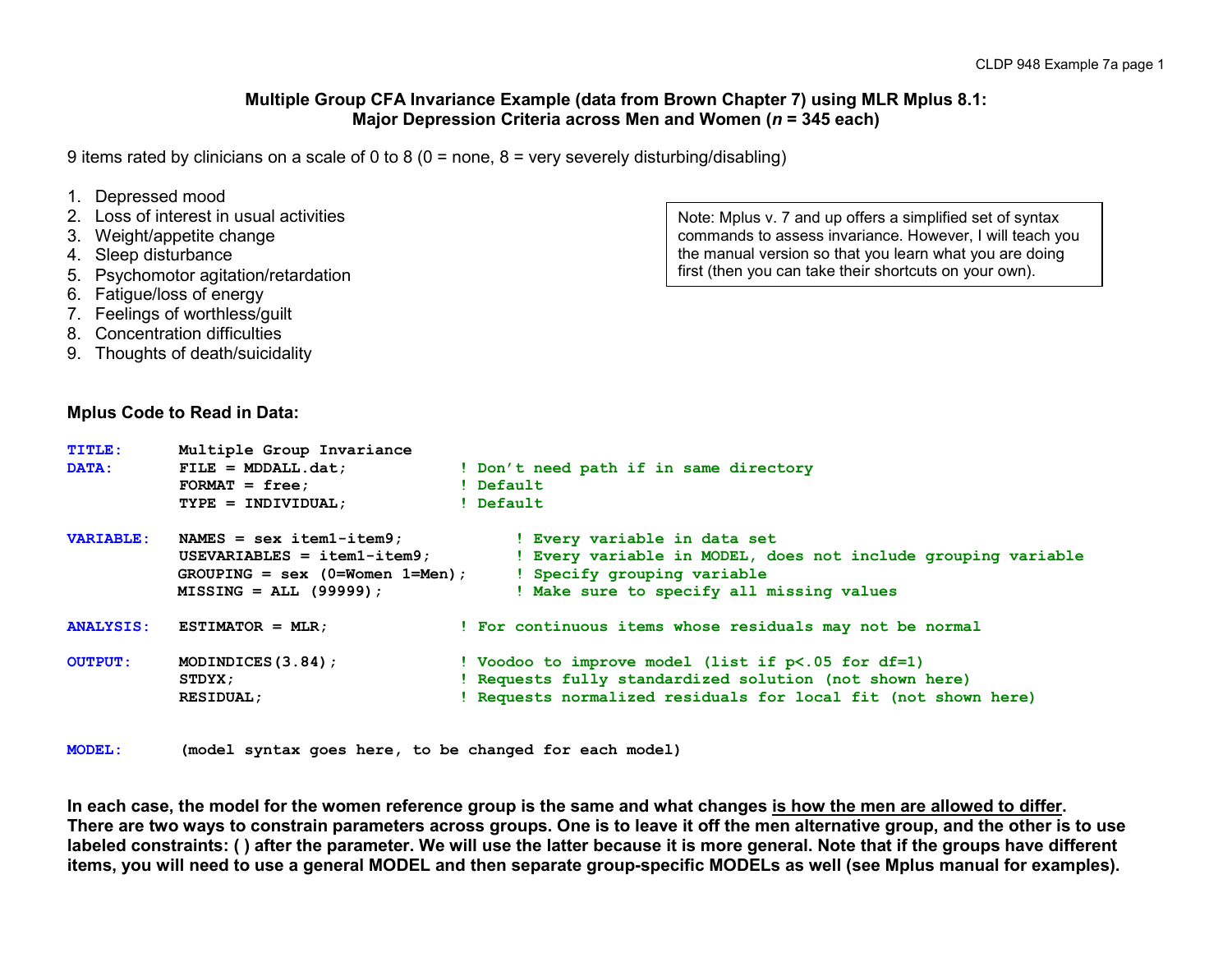# **Model 1. Configural Invariance Model (Everything separate across groups)**

| ! WOMEN REFERENCE GROUP CONFIGURAL MODEL                                                                                                                                                                                                                                                                                                                                                                                                                                                                                          | ! MEN ALTERNATIVE GROUP CONFIGURAL MODEL                                                                                                                                                                                                                                                                                                                                                                                                                          |  |  |  |  |
|-----------------------------------------------------------------------------------------------------------------------------------------------------------------------------------------------------------------------------------------------------------------------------------------------------------------------------------------------------------------------------------------------------------------------------------------------------------------------------------------------------------------------------------|-------------------------------------------------------------------------------------------------------------------------------------------------------------------------------------------------------------------------------------------------------------------------------------------------------------------------------------------------------------------------------------------------------------------------------------------------------------------|--|--|--|--|
| <b>MODEL:</b><br>! Factor loadings all freely estimated, just labeled<br>DEPRESS BY item1-item9* (L1-L9);<br>! Item intercepts all freely estimated, just labeled<br>$[item1-intem9*]$ $(I1-I9)$ ;<br>! Residual variances all freely estimated, just labeled<br>$item1 - item9* (E1-E9);$<br>! Residual covariance (free for 1&2)<br>item1 WITH item2* (ECOV12);<br>! Factor variance fixed to 1 for identification<br>DEPRESS <sub>(1</sub> ;<br>! Factor mean fixed to 0 for identification (Mplus forces)<br>[DEPRESS $(0)$ ; | MODEL Men:<br>! Factor loadings all freely estimated, not labeled<br>DEPRESS BY item1-item9*;<br>! Item intercepts all freely estimated, not labeled<br>$[item1 - item9*];$<br>! Residual variances all freely estimated, not labeled<br>item1-item9*;<br>! Residual covariance (free for 1&2)<br>item1 WITH item2*;<br>! Factor variance fixed to 1 for identification<br>DEPRESS <sub>(1</sub> ;<br>! Factor mean fixed to 0 for identification<br>[DEPRESS@0]; |  |  |  |  |
| Number of Free Parameters<br>56<br>Loglikelihood<br>HO Value<br>$-13706.898$<br>HO Scaling Correction Factor<br>0.9808<br>for MLR<br>H1 Value<br>$-13657.442$<br>H1 Scaling Correction Factor 1.0143                                                                                                                                                                                                                                                                                                                              | RMSEA (Root Mean Square Error Of Approximation)<br>Estimate<br>0.047<br>90 Percent C.I.<br>$0.031$ $0.061$<br>Probability RMSEA <= .05<br>0.632<br>CFI/TLI<br>0.963<br>CFI<br>TLI<br>0.949                                                                                                                                                                                                                                                                        |  |  |  |  |
| for MLR<br>Information Criteria<br>Akaike (AIC)<br>27525.796<br>Bayesian (BIC)<br>27784.520<br>Sample-Size Adjusted BIC<br>27606.698<br>$(n^* = (n + 2) / 24)$<br>Chi-Square Test of Model Fit<br>$94.175*$<br>Value<br>Degrees of Freedom<br>52<br>P-Value<br>0.0003<br>Scaling Correction Factor<br>1,0503<br>for MLR<br>Chi-Square Contributions From Each Group<br>50.418<br>W<br>43.756<br>M                                                                                                                                 | $1.6\phantom{0}$<br>■ Women ■ Men<br>1.4<br>1.2<br>Factor Loadings<br>1.0<br>0.8<br>0.6<br>0.4<br>0.2<br>0.0<br>1<br>$\mathcal{P}$<br>3<br>4<br>5<br>6<br>7<br>8<br>9                                                                                                                                                                                                                                                                                             |  |  |  |  |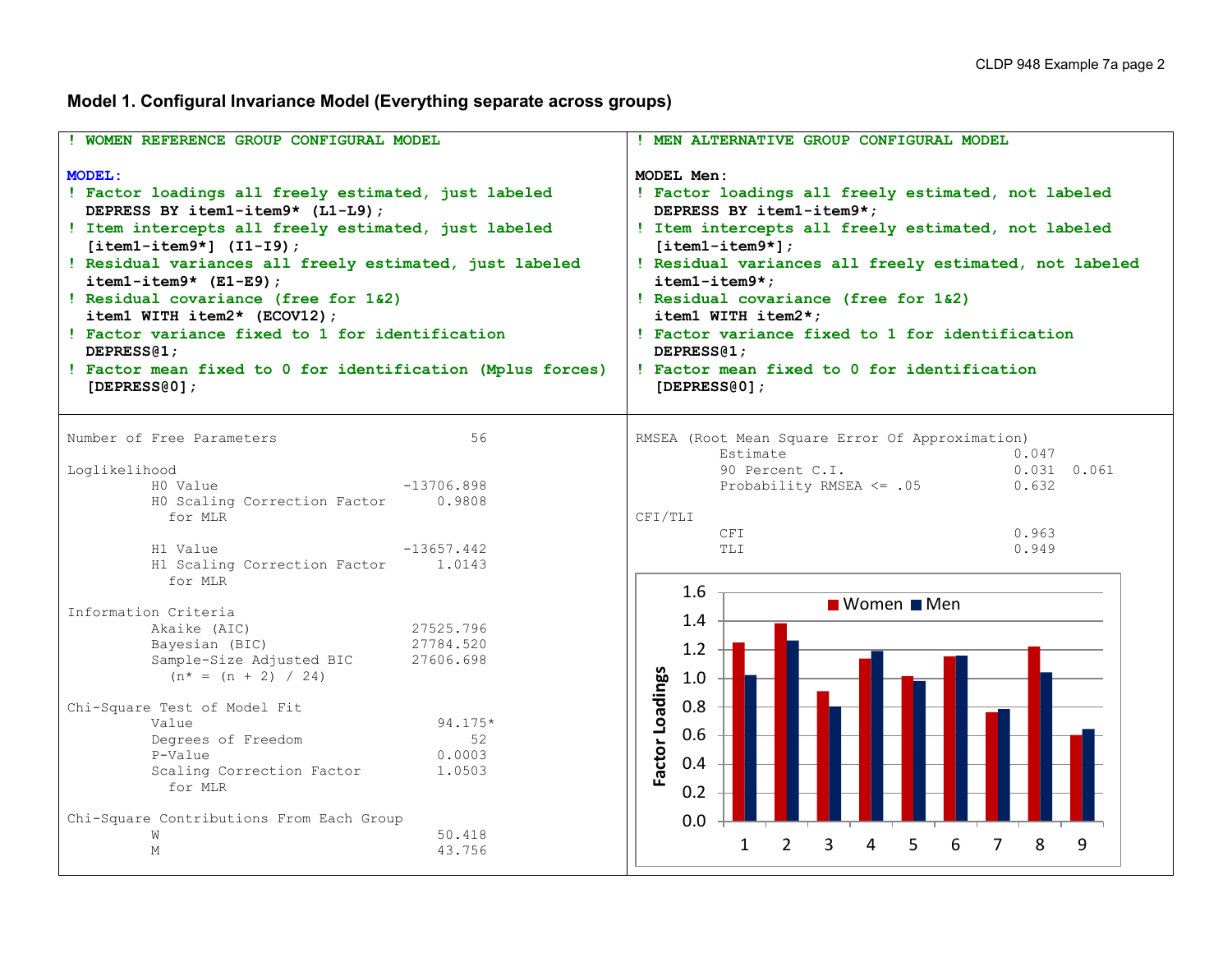# **UNSTANDARDIZED** MODEL RESULTS – NOTE ALL PARAMETERS (EXCEPT MARKER LOADING AND FACTOR MEANS) DIFFER ACROSS GROUPS

|                |                                                        |       |                     | Two-Tailed |                                                        |          |       |                     | Two-Tailed |
|----------------|--------------------------------------------------------|-------|---------------------|------------|--------------------------------------------------------|----------|-------|---------------------|------------|
|                | Estimate                                               |       | $S.E.$ Est./ $S.E.$ | P-Value    |                                                        | Estimate |       | $S.E.$ Est./ $S.E.$ | P-Value    |
| Group Women    |                                                        |       |                     |            | Group Men                                              |          |       |                     |            |
|                |                                                        |       |                     |            |                                                        |          |       |                     |            |
|                | DEPRESS BY (FACTOR LOADINGS)                           |       |                     |            | DEPRESS BY                                             |          |       |                     |            |
| ITEM1          | 1.251                                                  | 0.095 | 13.156              | 0.000      | ITEM1                                                  | 1.024    | 0.099 | 10.384              | 0.000      |
| ITEM2          | 1.385                                                  | 0.103 | 13.427              | 0.000      | ITEM2                                                  | 1.266    | 0.112 | 11.283              | 0.000      |
| ITEM3          | 0.911                                                  | 0.104 | 8.775               | 0.000      | ITEM3                                                  | 0.805    | 0.115 | 7.011               | 0.000      |
| ITEM4          | 1.139                                                  | 0.115 | 9.873               | 0.000      | ITEM4                                                  | 1.193    | 0.123 | 9.729               | 0.000      |
| ITEM5          | 1.015                                                  | 0.106 | 9.613               | 0.000      | ITEM5                                                  | 0.982    | 0.113 | 8.678               | 0.000      |
| ITEM6          | 1.155                                                  | 0.103 | 11.238              | 0.000      | ITEM6                                                  | 1.159    | 0.116 | 10.010              | 0.000      |
| ITEM7          | 0.764                                                  | 0.115 | 6.621               | 0.000      | ITEM7                                                  | 0.785    | 0.131 | 5.995               | 0.000      |
| ITEM8          | 1.224                                                  | 0.113 | 10.817              | 0.000      | ITEM8                                                  | 1.043    | 0.121 | 8.610               | 0.000      |
| ITEM9          | 0.606                                                  | 0.094 | 6.413               | 0.000      | ITEM9                                                  | 0.647    | 0.102 | 6.359               | 0.000      |
|                |                                                        |       |                     |            |                                                        |          |       |                     |            |
| ITEM1 WITH     | (RESIDUAL COVARIANCE)                                  |       |                     |            | ITEM1<br>WITH                                          |          |       |                     |            |
| ITEM2          | 0.393                                                  | 0.166 | 2.362               | 0.018      | ITEM2                                                  | 0.920    | 0.205 | 4.499               | 0.000      |
|                | Means (FACTOR MEAN FIXED=0 FOR IDENTIFICATION)         |       |                     |            | Means (FACTOR MEAN FIXED=0 FOR IDENTIFICATION)         |          |       |                     |            |
| <b>DEPRESS</b> | 0.000                                                  | 0.000 | 999.000             | 999.000    | <b>DEPRESS</b>                                         | 0.000    | 0.000 | 999.000             | 999.000    |
|                |                                                        |       |                     |            |                                                        |          |       |                     |            |
|                | Intercepts (ITEM MEANS PER GROUP IN THIS SCALING)      |       |                     |            | Intercepts                                             |          |       |                     |            |
| ITEM1          | 4.184                                                  | 0.089 | 47.258              | 0.000      | ITEM1                                                  | 4.171    | 0.082 | 50.608              | 0.000      |
| ITEM2          | 3.725                                                  | 0.104 | 35.848              | 0.000      | ITEM2                                                  | 3.685    | 0.104 | 35.414              | 0.000      |
| ITEM3          | 1.952                                                  | 0.108 | 18.058              | 0.000      | ITEM3                                                  | 1.739    | 0.108 | 16.098              | 0.000      |
| ITEM4          | 3.589                                                  | 0.114 | 31.458              | 0.000      | ITEM4                                                  | 3.357    | 0.115 | 29.160              | 0.000      |
| ITEM5          | 2.256                                                  | 0.110 | 20.522              | 0.000      | ITEM5                                                  | 2.235    | 0.109 | 20.560              | 0.000      |
| ITEM6          | 3.955                                                  | 0.103 | 38.237              | 0.000      | ITEM6                                                  | 3.661    | 0.109 | 33.598              | 0.000      |
| ITEM7          | 3.869                                                  | 0.106 | 36.382              | 0.000      | ITEM7                                                  | 3.421    | 0.118 | 29.014              | 0.000      |
| ITEM8          | 3.595                                                  | 0.111 | 32.331              | 0.000      | ITEM8                                                  | 3.517    | 0.112 | 31.372              | 0.000      |
| ITEM9          | 1.205                                                  | 0.092 | 13.053              | 0.000      | ITEM9                                                  | 1.259    | 0.092 | 13.649              | 0.000      |
|                |                                                        |       |                     |            |                                                        |          |       |                     |            |
|                | Variances (FACTOR VARIANCE FIXED=1 FOR IDENTIFICATION) |       |                     |            | Variances (FACTOR VARIANCE FIXED=1 FOR IDENTIFICATION) |          |       |                     |            |
| <b>DEPRESS</b> | 1.000                                                  | 0.000 | 999.000             | 999.000    | <b>DEPRESS</b>                                         | 1.000    | 0.000 | 999.000             | 999.000    |
|                | Residual Variances (ITEM ERROR VARIANCES)              |       |                     |            | Residual Variances                                     |          |       |                     |            |
| ITEM1          | 1.375                                                  | 0.194 | 7.089               | 0.000      | ITEM1                                                  | 1.499    | 0.216 | 6.932               | 0.000      |
| ITEM2          | 2.132                                                  | 0.236 | 9.048               | 0.000      | ITEM2                                                  | 2.459    | 0.274 | 8.989               | 0.000      |
| ITEM3          | 3.551                                                  | 0.201 | 17.679              | 0.000      | ITEM3                                                  | 3.727    | 0.205 | 18.167              | 0.000      |
| ITEM4          | 3.584                                                  | 0.272 | 13.166              | 0.000      | ITEM4                                                  | 3.547    | 0.291 | 12.189              | 0.000      |
| ITEM5          | 3.501                                                  | 0.223 | 15.734              | 0.000      | ITEM5                                                  | 3.467    | 0.236 | 14.717              | 0.000      |
| ITEM6          | 2.677                                                  | 0.269 | 9.967               | 0.000      | ITEM6                                                  | 3.111    | 0.296 | 10.521              | 0.000      |
| ITEM7          | 3.658                                                  | 0.276 | 13.271              | 0.000      | ITEM7                                                  | 4.599    | 0.279 | 16.457              | 0.000      |
| ITEM8          | 3.137                                                  | 0.291 | 10.785              | 0.000      | ITEM8                                                  | 3.626    | 0.296 | 12.267              | 0.000      |
| ITEM9          | 2.831                                                  | 0.195 | 14.539              | 0.000      | ITEM9                                                  | 2.770    | 0.208 | 13.291              | 0.000      |
|                |                                                        |       |                     |            |                                                        |          |       |                     |            |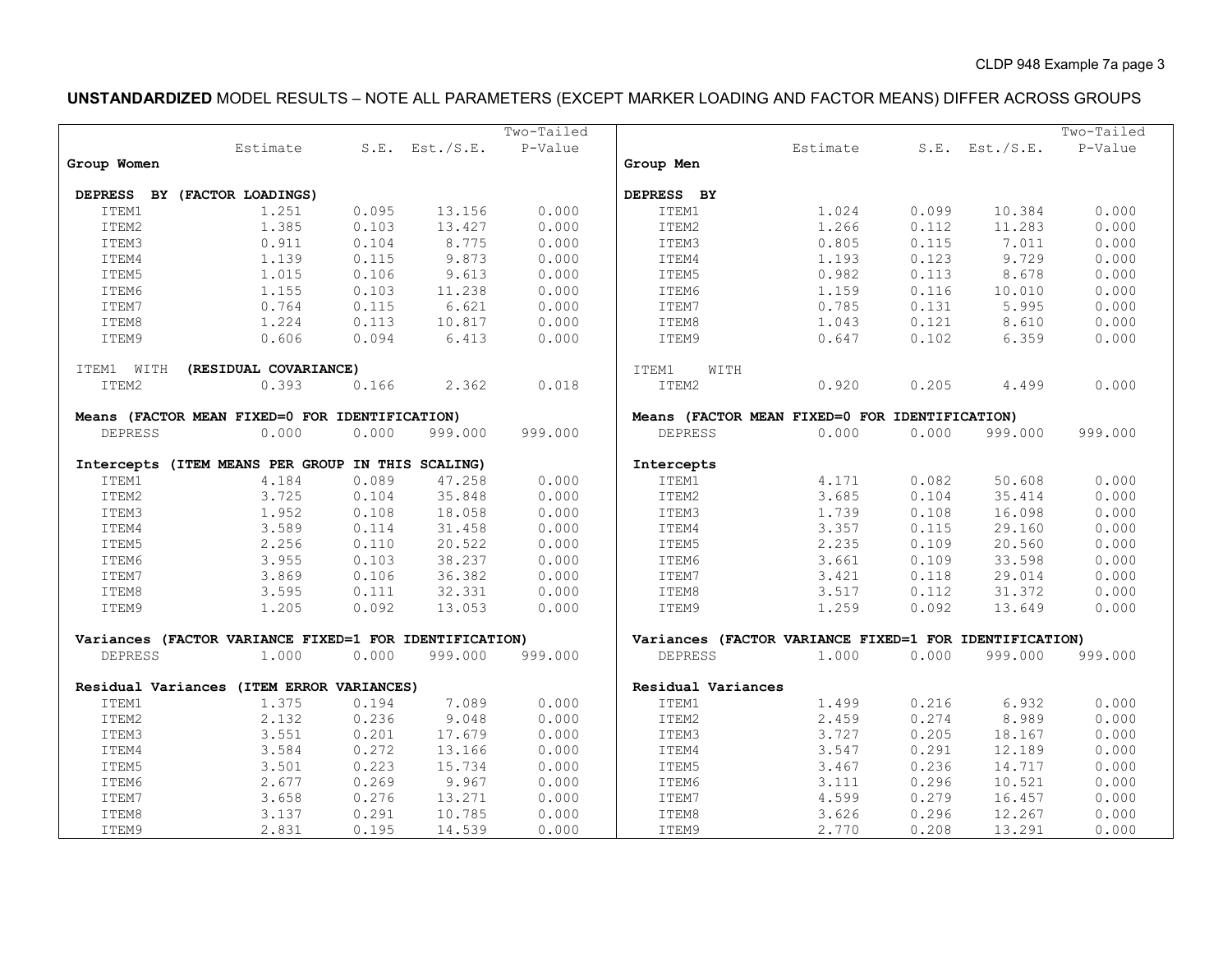**Model 2a. Metric Invariance Model (loadings held equal across groups)**

| ! WOMEN REFERENCE GROUP CONFIGURAL MODEL<br><b>MODEL:</b><br>! Factor loadings all freely estimated, just labeled<br>DEPRESS BY item1-item9* (L1-L9);<br>! Item intercepts all freely estimated, just labeled<br>$[item1 - item9*]$ (I1-I9);<br>! Residual variances all freely estimated, just labeled<br>$item1 - item9* (E1-E9);$<br>! Residual covariance (free for 1&2)<br>item1 WITH item2* (ECOV12);<br>! Factor variance fixed to 1 for identification<br>DEPRESS <sub>(1</sub> ;<br>! Factor mean fixed to 0 for identification<br>[DEPRESS $@0]$ ; | ! MEN ALTERNATIVE GROUP METRIC MODEL<br>MODEL Men:<br>! Factor loadings NOW labeled to be constrained to women's<br>DEPRESS BY item1-item9* (L1-L9);<br>! Item intercepts all freely estimated, not labeled<br>$[item1 - item9*]$ ;<br>! Residual variances all freely estimated, not labeled<br>$item1 - item9*$<br>! Residual covariance (free for 1&2)<br>item1 WITH item2*;<br>! Factor variance CAN NOW BE FREELY ESTIMATED<br>DEPRESS*:<br>! Factor mean fixed to 0 for identification<br>[DEPRESS@0]; |  |  |  |  |  |
|--------------------------------------------------------------------------------------------------------------------------------------------------------------------------------------------------------------------------------------------------------------------------------------------------------------------------------------------------------------------------------------------------------------------------------------------------------------------------------------------------------------------------------------------------------------|--------------------------------------------------------------------------------------------------------------------------------------------------------------------------------------------------------------------------------------------------------------------------------------------------------------------------------------------------------------------------------------------------------------------------------------------------------------------------------------------------------------|--|--|--|--|--|
| Number of Free Parameters<br>48<br>Loglikelihood<br>$-13708.862$<br>HO Value<br>HO Scaling Correction Factor<br>0.9906<br>for MLR<br>H1 Value<br>$-13657.442$<br>H1 Scaling Correction Factor<br>1.0143<br>for MLR                                                                                                                                                                                                                                                                                                                                           | RMSEA (Root Mean Square Error Of Approximation)<br>Estimate<br>0.042<br>90 Percent C.I.<br>$0.027$ 0.056<br>Probability RMSEA <= .05<br>0.814<br>CFI/TLI<br>0.966<br><b>CFI</b><br>TLI<br>0.959                                                                                                                                                                                                                                                                                                              |  |  |  |  |  |
| Information Criteria<br>Akaike (AIC)<br>27513.724<br>Bayesian (BIC)<br>27735.488<br>Sample-Size Adjusted BIC<br>27583.069<br>$(n^* = (n + 2) / 24)$<br>Did model fit get significantly worse than configural? Nope.<br>$-2\Delta L L(df=8) = 4.26, p = .83$<br>Chi-Square Test of Model Fit<br>Value<br>99.532*<br>Degrees of Freedom<br>60<br>P-Value<br>0.0010<br>Scaling Correction Factor<br>1.0332<br>for MLR                                                                                                                                           | 4.5<br>Women Men<br>4.0<br>3.5<br>3.0<br>Item Intercepts<br>2.5<br>2.0<br>1.5<br>1.0<br>0.5<br>0.0                                                                                                                                                                                                                                                                                                                                                                                                           |  |  |  |  |  |
| Chi-Square Contributions From Each Group<br>52.985<br>W<br>46.547<br>$M_{\odot}$                                                                                                                                                                                                                                                                                                                                                                                                                                                                             | $\overline{2}$<br>3<br>8<br>5<br>7<br>9<br>1<br>4<br>6                                                                                                                                                                                                                                                                                                                                                                                                                                                       |  |  |  |  |  |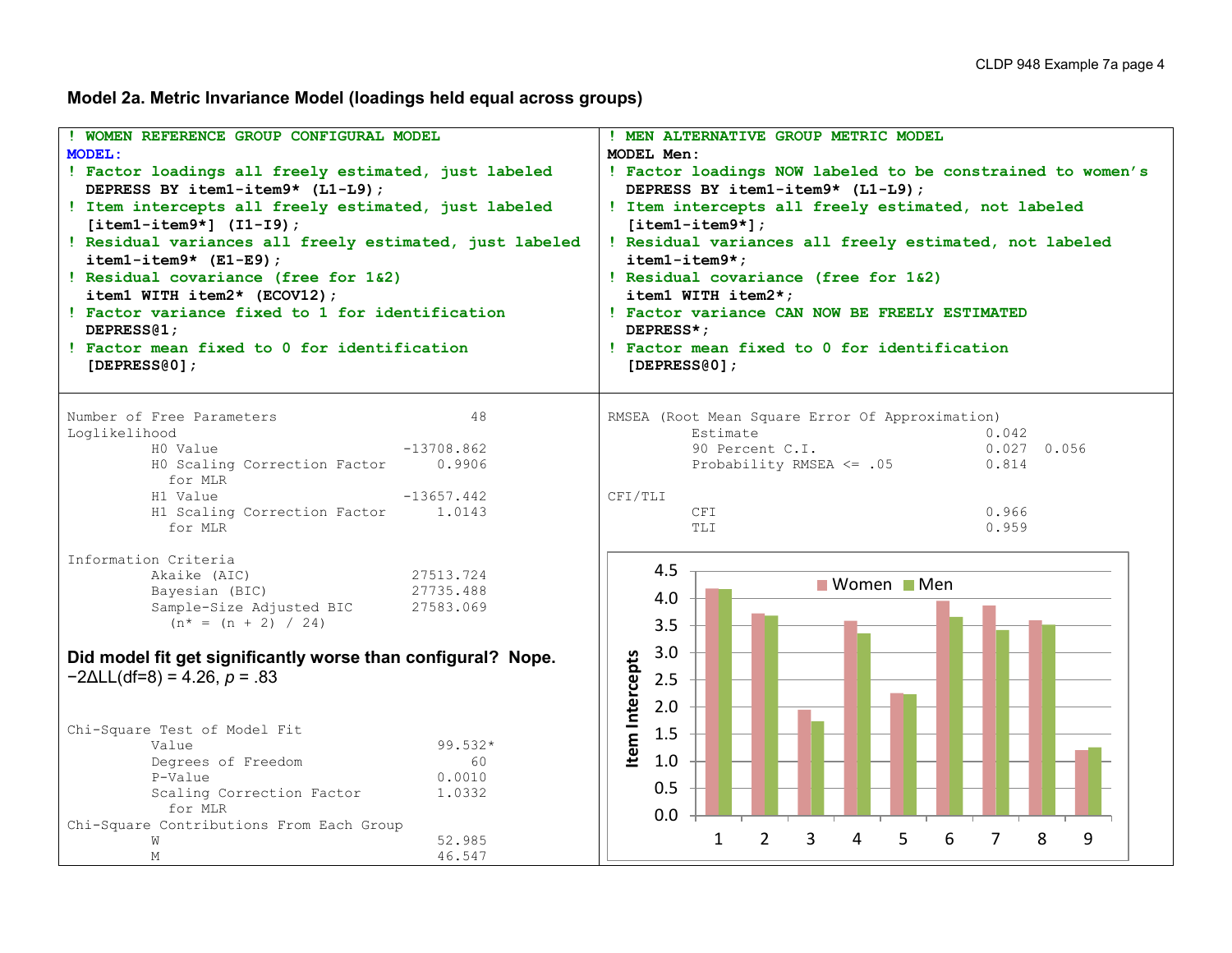### **UNSTANDARDIZED MODEL RESULTS – NOTE NOW FACTOR LOADINGS ARE HELD EQUAL** (but standardized loadings won't be yet)

|                                                        |          |       |                     | $Two-Tailed$ |                                                  |          |       |                     | Two-Tailed |
|--------------------------------------------------------|----------|-------|---------------------|--------------|--------------------------------------------------|----------|-------|---------------------|------------|
|                                                        | Estimate |       | $S.E.$ Est./ $S.E.$ | P-Value      |                                                  | Estimate |       | $S.E.$ Est./ $S.E.$ | P-Value    |
| Group Women                                            |          |       |                     |              | Group Men                                        |          |       |                     |            |
|                                                        |          |       |                     |              |                                                  |          |       |                     |            |
| DEPRESS BY                                             |          |       |                     |              | DEPRESS BY                                       |          |       |                     |            |
| ITEM1                                                  | 1,180    | 0.082 | 14.455              | 0.000        | ITEM1                                            | 1.180    | 0.082 | 14.455              | 0.000      |
| ITEM2                                                  | 1.386    | 0.088 | 15.667              | 0.000        | ITEM2                                            | 1.386    | 0.088 | 15.667              | 0.000      |
| ITEM3                                                  | 0.888    | 0.084 | 10.542              | 0.000        | ITEM3                                            | 0.888    | 0.084 | 10.542              | 0.000      |
| ITEM4                                                  | 1.202    | 0.091 | 13.153              | 0.000        | ITEM4                                            | 1.202    | 0.091 | 13.153              | 0.000      |
| ITEM5                                                  | 1.035    | 0.084 | 12.301              | 0.000        | ITEM5                                            | 1.035    | 0.084 | 12.301              | 0.000      |
| ITEM6                                                  | 1.191    | 0.084 | 14.198              | 0.000        | ITEM6                                            | 1.191    | 0.084 | 14.198              | 0.000      |
| ITEM7                                                  | 0.792    | 0.092 | 8.642               | 0.000        | ITEM7                                            | 0.792    | 0.092 | 8.642               | 0.000      |
| ITEM8                                                  | 1.186    | 0.094 | 12.595              | 0.000        | ITEM8                                            | 1.186    | 0.094 | 12.595              | 0.000      |
| ITEM9                                                  | 0.647    | 0.073 | 8.813               | 0.000        | ITEM9                                            | 0.647    | 0.073 | 8.813               | 0.000      |
|                                                        |          |       |                     |              |                                                  |          |       |                     |            |
| ITEM1<br>WITH                                          |          |       |                     |              | ITEM1<br>WITH                                    |          |       |                     |            |
| ITEM2                                                  | 0.439    | 0.158 | 2.777               | 0.005        | ITEM2                                            | 0.862    | 0.187 | 4.610               | 0.000      |
| Means (FACTOR MEAN FIXED=0 FOR IDENTIFICATION)         |          |       |                     |              | Means (FACTOR MEAN FIXED=0 FOR IDENTIFICATION)   |          |       |                     |            |
| <b>DEPRESS</b>                                         | 0.000    | 0.000 | 999.000             | 999.000      | <b>DEPRESS</b>                                   | 0.000    | 0.000 | 999.000             | 999.000    |
|                                                        |          |       |                     |              |                                                  |          |       |                     |            |
| Intercepts                                             |          |       |                     |              | Intercepts                                       |          |       |                     |            |
| ITEM1                                                  | 4.184    | 0.089 | 47.258              | 0.000        | ITEM1                                            | 4.171    | 0.082 | 50.608              | 0.000      |
| ITEM2                                                  | 3.725    | 0.104 | 35.848              | 0.000        | ITEM2                                            | 3.685    | 0.104 | 35.414              | 0.000      |
| ITEM3                                                  | 1.952    | 0.108 | 18.058              | 0.000        | ITEM3                                            | 1.739    | 0.108 | 16.098              | 0.000      |
| ITEM4                                                  | 3.589    | 0.114 | 31.458              | 0.000        | ITEM4                                            | 3.357    | 0.115 | 29.160              | 0.000      |
| ITEM5                                                  | 2.256    | 0.110 | 20.522              | 0.000        | ITEM5                                            | 2.235    | 0.109 | 20.560              | 0.000      |
| ITEM6                                                  | 3.955    | 0.103 | 38.237              | 0.000        | ITEM6                                            | 3.661    | 0.109 | 33.598              | 0.000      |
| ITEM7                                                  | 3.869    | 0.106 | 36.382              | 0.000        | ITEM7                                            | 3.421    | 0.118 | 29.014              | 0.000      |
| ITEM8                                                  | 3.595    | 0.111 | 32.331              | 0.000        | ITEM8                                            | 3.517    | 0.112 | 31.372              | 0.000      |
| ITEM9                                                  | 1.205    | 0.092 | 13.053              | 0.000        | ITEM9                                            | 1.259    | 0.092 | 13.649              | 0.000      |
|                                                        |          |       |                     |              |                                                  |          |       |                     |            |
| Variances (FACTOR VARIANCE FIXED=1 FOR IDENTIFICATION) |          |       |                     |              | Variances (FACTOR VARIANCE CAN NOW BE ESTIMATED) |          |       |                     |            |
| <b>DEPRESS</b>                                         | 1.000    | 0.000 | 999.000             | 999.000      | <b>DEPRESS</b>                                   | 0.863    | 0.112 | 7.728               | 0.000      |
| Residual Variances                                     |          |       |                     |              | Residual Variances                               |          |       |                     |            |
| ITEM1                                                  | 1.444    | 0.189 | 7.646               | 0.000        | ITEM1                                            | 1.436    | 0.203 | 7.060               | 0.000      |
| ITEM2                                                  | 2.151    | 0.220 | 9.794               | 0.000        | ITEM2                                            | 2.412    | 0.245 | 9.854               | 0.000      |
| ITEM3                                                  | 3.556    | 0.190 | 18.738              | 0.000        | ITEM3                                            | 3.731    | 0.196 | 19.064              | 0.000      |
| ITEM4                                                  | 3.540    | 0.261 | 13.543              | 0.000        | ITEM4                                            | 3.617    | 0.258 | 14.027              | 0.000      |
| ITEM5                                                  | 3.479    | 0.206 | 16.850              | 0.000        | ITEM5                                            | 3.488    | 0.216 | 16.176              | 0.000      |
| ITEM6                                                  | 2.648    | 0.261 | 10.140              | 0.000        | ITEM6                                            | 3.161    | 0.270 | 11.688              | 0.000      |
| ITEM7                                                  | 3.656    | 0.271 | 13.482              | 0.000        | ITEM7                                            | 4.619    | 0.260 | 17.798              | 0.000      |
| ITEM8                                                  | 3.153    | 0.275 | 11.465              | 0.000        | ITEM8                                            | 3.587    | 0.276 | 12.998              | 0.000      |
| ITEM9                                                  | 2.827    | 0.195 | 14.492              | 0.000        | ITEM9                                            | 2.781    | 0.208 | 13.395              | 0.000      |
|                                                        |          |       |                     |              |                                                  |          |       |                     |            |

**Modification indices do not suggest that freeing any loadings between groups would help, so we proceed with loadings fully invariant.**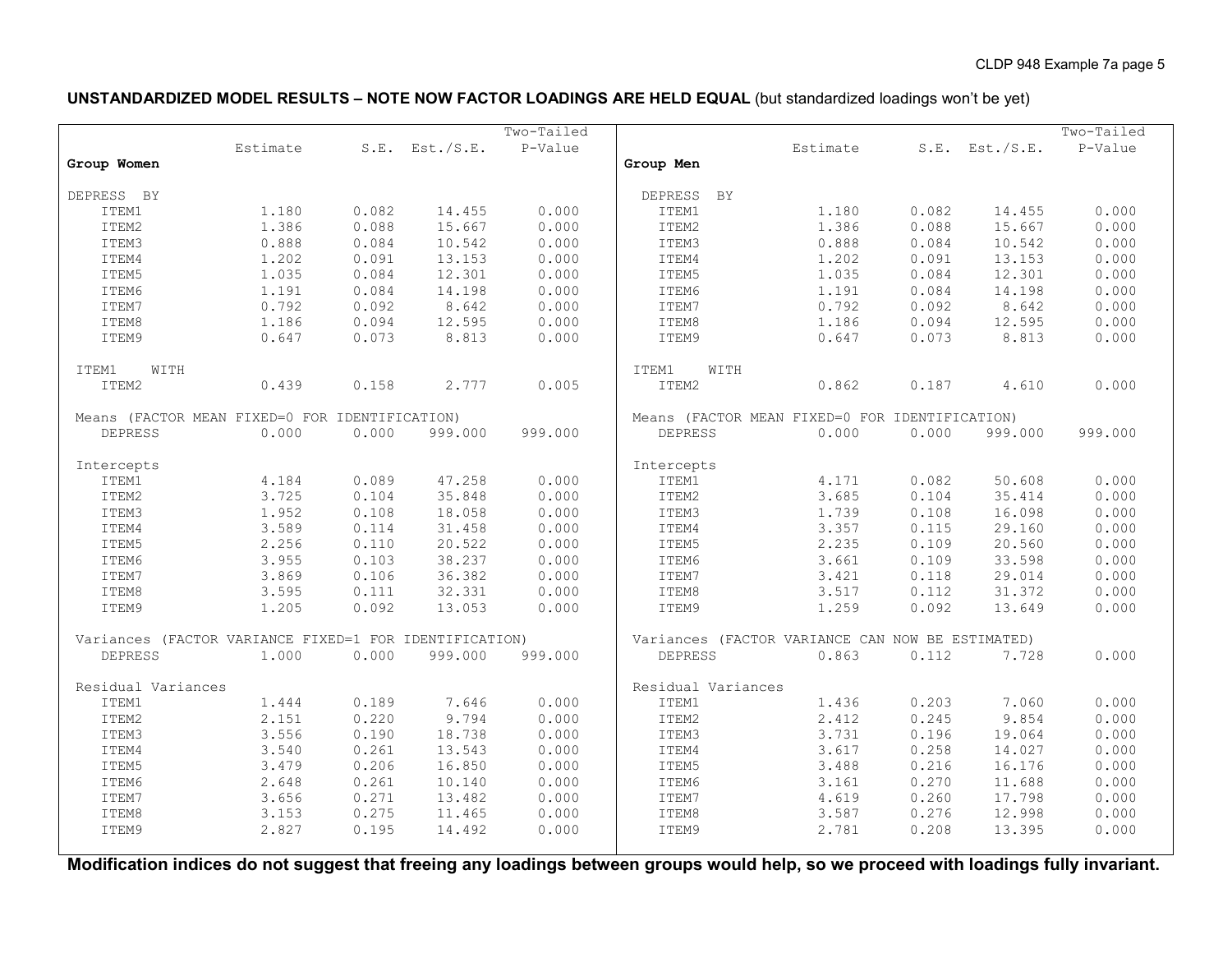**Model 3A. Scalar Invariance Model (all loadings and intercepts held equal across groups)**

| ! WOMEN REFERENCE GROUP CONFIGURAL MODEL                                                 | ! MEN ALTERNATIVE GROUP SCALAR A MODEL                                                         |
|------------------------------------------------------------------------------------------|------------------------------------------------------------------------------------------------|
| <b>MODEL:</b>                                                                            | MODEL Men:                                                                                     |
|                                                                                          |                                                                                                |
| ! Factor loadings all freely estimated, just labeled<br>DEPRESS BY item1-item9* (L1-L9); | ! Factor loadings now labeled to be constrained to women's<br>DEPRESS BY item1-item9* (L1-L9); |
|                                                                                          |                                                                                                |
| ! Item intercepts all freely estimated, just labeled                                     | ! Item intercepts now labeled to be constrained to women's                                     |
| $[item1 - item9*]$ $(I1 - I9)$ ;                                                         | $[item1 - item9*]$ $(I1 - I9)$ ;                                                               |
| ! Residual variances all freely estimated, just labeled                                  | ! Residual variances all freely estimated, not labeled                                         |
| $item1 - item9* (E1-E9);$                                                                | item1-item9*;                                                                                  |
| ! Residual covariance (free for 1&2)                                                     | ! Residual covariance (free for 1&2)                                                           |
| item1 WITH item2* (ECOV12);                                                              | item1 WITH item2*;                                                                             |
| ! Factor variance fixed to 1 for identification                                          | ! Factor variance CAN STILL BE FREELY ESTIMATED                                                |
| DEPRESS <sub>(1;</sub>                                                                   | DEPRESS*;                                                                                      |
| ! Factor mean fixed to 0 for identification                                              | ! Factor mean CAN NOW BE FREELY ESTIMATED                                                      |
| [DEPRESS $0$ ];                                                                          | [DEPRESS $\star$ ] ;                                                                           |
| Number of Free Parameters<br>40                                                          | RMSEA (Root Mean Square Error Of Approximation)                                                |
| Loglikelihood                                                                            | Estimate<br>0.042                                                                              |
| HO Value<br>$-13715.097$                                                                 | 90 Percent C.I.<br>$0.027$ 0.055                                                               |
| HO Scaling Correction Factor 0.9875                                                      | Probability RMSEA $\leq$ .05<br>0.842                                                          |
| for MLR                                                                                  |                                                                                                |
|                                                                                          | CFI/TLI                                                                                        |
| $-13657.442$<br>H1 Value                                                                 | 0.962<br>CFI                                                                                   |
| H1 Scaling Correction Factor 1.0143<br>for MLR                                           | TLI<br>0.959                                                                                   |
|                                                                                          | Although the overall test of scalar invariance holds, modification                             |
| Information Criteria                                                                     | indices suggest that freeing the intercept for item 7 between groups                           |
| Akaike (AIC)<br>27510.194                                                                | would help significantly                                                                       |
| Bayesian (BIC)<br>27694.997                                                              |                                                                                                |
| Sample-Size Adjusted BIC<br>27567.981                                                    | MODEL MODIFICATION INDICES                                                                     |
| $(n^* = (n + 2) / 24)$                                                                   | Minimum M.I. value for printing the modification index<br>3.840                                |
|                                                                                          |                                                                                                |
| Did model fit get significantly worse than metric? Nope.                                 | E.P.C. Std E.P.C. StdYX E.P.C.<br>M. I.                                                        |
| $-2\Delta L L(df=8) = 12.39, p = .13$                                                    | Group Women                                                                                    |
| However                                                                                  | Means/Intercepts/Thresholds<br>[ ITEM7 ] 5.897<br>$0.158$ $0.158$<br>0.076                     |
| Chi-Square Test of Model Fit                                                             |                                                                                                |
| 111.950*<br>Value                                                                        | Group Men                                                                                      |
| Degrees of Freedom<br>68                                                                 | Means/Intercepts/Thresholds<br>$-0.219$                                                        |
| P-Value<br>0.0006                                                                        | [ ITEM7<br>$5.894 -0.219$<br>$-0.096$<br>and the company of the company of                     |
| Scaling Correction Factor<br>1,0300                                                      |                                                                                                |
| for MLR                                                                                  |                                                                                                |
|                                                                                          | 3.711<br>So old Intercept 7:                                                                   |
| Chi-Square Contributions From Each Group                                                 | New Women Intercept 7: $3.869$ ( $\approx$ 3.711 + .158)                                       |
| 58.945<br>W                                                                              | New Men Intercept 7: $3.493$ ( $\approx$ 3.711 + -.219)                                        |
| $\mathbf{M}$<br>53.006                                                                   |                                                                                                |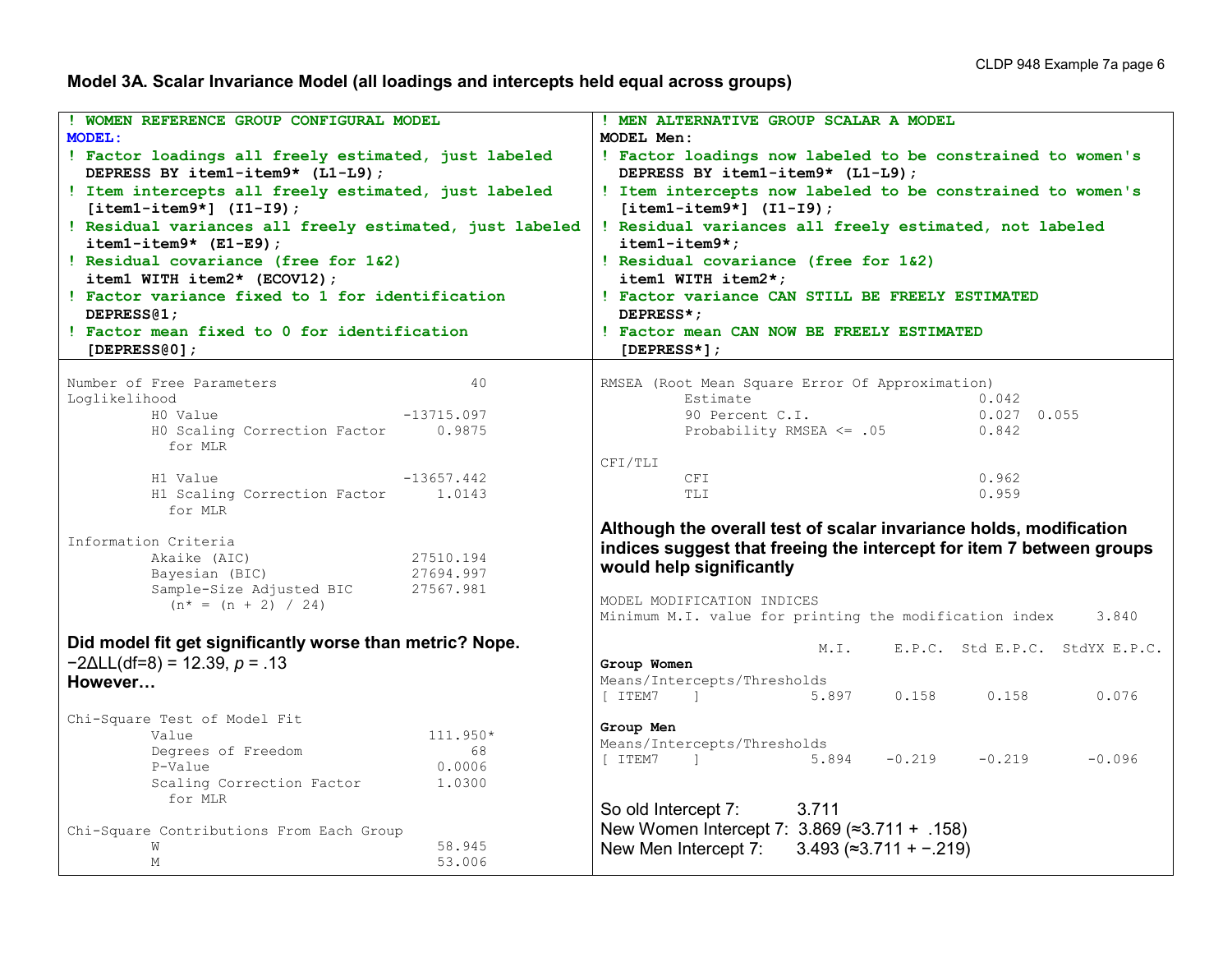## **UNSTANDARDIZED** MODEL RESULTS – NOTE NOW FACTOR LOADINGS AND INTERCEPTS ARE HELD EQUAL

|                                                        |          |       |                     | Two-Tailed |                                                               |          |       |                     | Two-Tailed |
|--------------------------------------------------------|----------|-------|---------------------|------------|---------------------------------------------------------------|----------|-------|---------------------|------------|
|                                                        | Estimate |       | $S.E.$ Est./ $S.E.$ | P-Value    |                                                               | Estimate |       | $S.E.$ Est./ $S.E.$ | P-Value    |
| Group Women                                            |          |       |                     |            | Group Men                                                     |          |       |                     |            |
|                                                        |          |       |                     |            |                                                               |          |       |                     |            |
| DEPRESS BY                                             |          |       |                     |            | DEPRESS BY                                                    |          |       |                     |            |
| ITEM1                                                  | 1.171    | 0.081 | 14.385              | 0.000      | ITEM1                                                         | 1.171    | 0.081 | 14.385              | 0.000      |
| ITEM2                                                  | 1.377    | 0.089 | 15.534              | 0.000      | ITEM2                                                         | 1.377    | 0.089 | 15.534              | 0.000      |
| ITEM3                                                  | 0.894    | 0.084 | 10.622              | 0.000      | ITEM3                                                         | 0.894    | 0.084 | 10.622              | 0.000      |
| ITEM4                                                  | 1.209    | 0.091 | 13.344              | 0.000      | ITEM4                                                         | 1.209    | 0.091 | 13.344              | 0.000      |
| ITEM5                                                  | 1.033    | 0.084 | 12.276              | 0.000      | ITEM5                                                         | 1.033    | 0.084 | 12.276              | 0.000      |
| ITEM6                                                  | 1.199    | 0.083 | 14.424              | 0.000      | ITEM6                                                         | 1.199    | 0.083 | 14.424              | 0.000      |
| ITEM7                                                  | 0.803    | 0.091 | 8.853               | 0.000      | ITEM7                                                         | 0.803    | 0.091 | 8.853               | 0.000      |
| ITEM8                                                  | 1.184    | 0.094 | 12.534              | 0.000      | ITEM8                                                         | 1.184    | 0.094 | 12.534              | 0.000      |
| ITEM9                                                  | 0.640    | 0.074 | 8.604               | 0.000      | ITEM9                                                         | 0.640    | 0.074 | 8.604               | 0.000      |
|                                                        |          |       |                     |            |                                                               |          |       |                     |            |
| ITEM1<br>WITH                                          |          |       |                     |            | ITEM1<br>WITH                                                 |          |       |                     |            |
| ITEM2                                                  | 0.454    | 0.159 | 2.852               | 0.004      | ITEM2                                                         | 0.879    | 0.185 | 4.754               | 0.000      |
|                                                        |          |       |                     |            |                                                               |          |       |                     |            |
| Means (FACTOR MEAN FIXED=0 FOR IDENTIFICATION)         |          |       |                     |            | Means (NOW ESTIMATED TO REPRESENT DIFFERENCE IN FACTOR MEANS) |          |       |                     |            |
| <b>DEPRESS</b>                                         | 0.000    | 0.000 | 999.000             | 999.000    | <b>DEPRESS</b>                                                | $-0.112$ | 0.083 | $-1.345$            | 0.179      |
|                                                        |          |       |                     |            |                                                               |          |       |                     |            |
| Intercepts                                             |          |       |                     |            | Intercepts                                                    |          |       |                     |            |
| ITEM1                                                  | 4.240    | 0.077 | 54.986              | 0.000      | ITEM1                                                         | 4.240    | 0.077 | 54.986              | 0.000      |
| ITEM2                                                  | 3.773    | 0.092 | 41.112              | 0.000      | ITEM2                                                         | 3.773    | 0.092 | 41.112              | 0.000      |
| ITEM3                                                  | 1.897    | 0.087 | 21.735              | 0.000      | ITEM3                                                         | 1.897    | 0.087 | 21.735              | 0.000      |
| ITEM4                                                  | 3.541    | 0.096 | 37.066              | 0.000      | ITEM4                                                         | 3.541    | 0.096 | 37.066              | 0.000      |
| ITEM5                                                  | 2.303    | 0.090 | 25.622              | 0.000      | ITEM5                                                         | 2.303    | 0.090 | 25.622              | 0.000      |
| ITEM6                                                  | 3.882    | 0.091 | 42.556              | 0.000      | ITEM6                                                         | 3.882    | 0.091 | 42.556              | 0.000      |
| ITEM7                                                  | 3.711    | 0.087 | 42.428              | 0.000      | ITEM7                                                         | 3.711    | 0.087 | 42.428              | 0.000      |
| ITEM8                                                  | 3.620    | 0.094 | 38.567              | 0.000      | ITEM8                                                         | 3.620    | 0.094 | 38.567              | 0.000      |
| ITEM9                                                  | 1.268    | 0.072 | 17.592              | 0.000      | ITEM9                                                         | 1.268    | 0.072 | 17.592              | 0.000      |
|                                                        |          |       |                     |            |                                                               |          |       |                     |            |
| Variances (FACTOR VARIANCE FIXED=1 FOR IDENTIFICATION) |          |       |                     |            | Variances (FACTOR VARIANCE CAN STILL BE ESTIMATED)            |          |       |                     |            |
| <b>DEPRESS</b>                                         | 1,000    | 0.000 | 999.000             | 999.000    | <b>DEPRESS</b>                                                | 0.864    | 0.112 | 7.720               | 0.000      |
|                                                        |          |       |                     |            |                                                               |          |       |                     |            |
| Residual Variances                                     |          |       |                     |            | Residual Variances                                            |          |       |                     |            |
| ITEM1                                                  | 1.460    | 0.193 | 7.576               | 0.000      | ITEM1                                                         | 1.451    | 0.200 | 7.258               | 0.000      |
| ITEM2                                                  | 2.166    | 0.223 | 9.726               | 0.000      | ITEM2                                                         | 2.431    | 0.240 | 10.124              | 0.000      |
| ITEM3                                                  | 3.555    | 0.191 | 18.619              | 0.000      | ITEM3                                                         | 3.730    | 0.196 | 19.058              | 0.000      |
| ITEM4                                                  | 3.535    | 0.261 | 13.520              | 0.000      | ITEM4                                                         | 3.611    | 0.258 | 13.975              | 0.000      |
| ITEM5                                                  | 3.478    | 0.206 | 16.880              | 0.000      | ITEM5                                                         | 3.489    | 0.216 | 16.165              | 0.000      |
| ITEM6                                                  | 2.648    | 0.260 | 10.183              | 0.000      | ITEM6                                                         | 3.161    | 0.276 | 11.468              | 0.000      |
| ITEM7                                                  | 3.683    | 0.268 | 13.767              | 0.000      | ITEM7                                                         | 4.657    | 0.277 | 16.832              | 0.000      |
| ITEM8                                                  | 3.155    | 0.277 | 11.376              | 0.000      | ITEM8                                                         | 3.588    | 0.274 | 13.119              | 0.000      |
| ITEM9                                                  | 2.834    | 0.192 | 14.790              | 0.000      | ITEM9                                                         | 2.788    | 0.213 | 13.105              | 0.000      |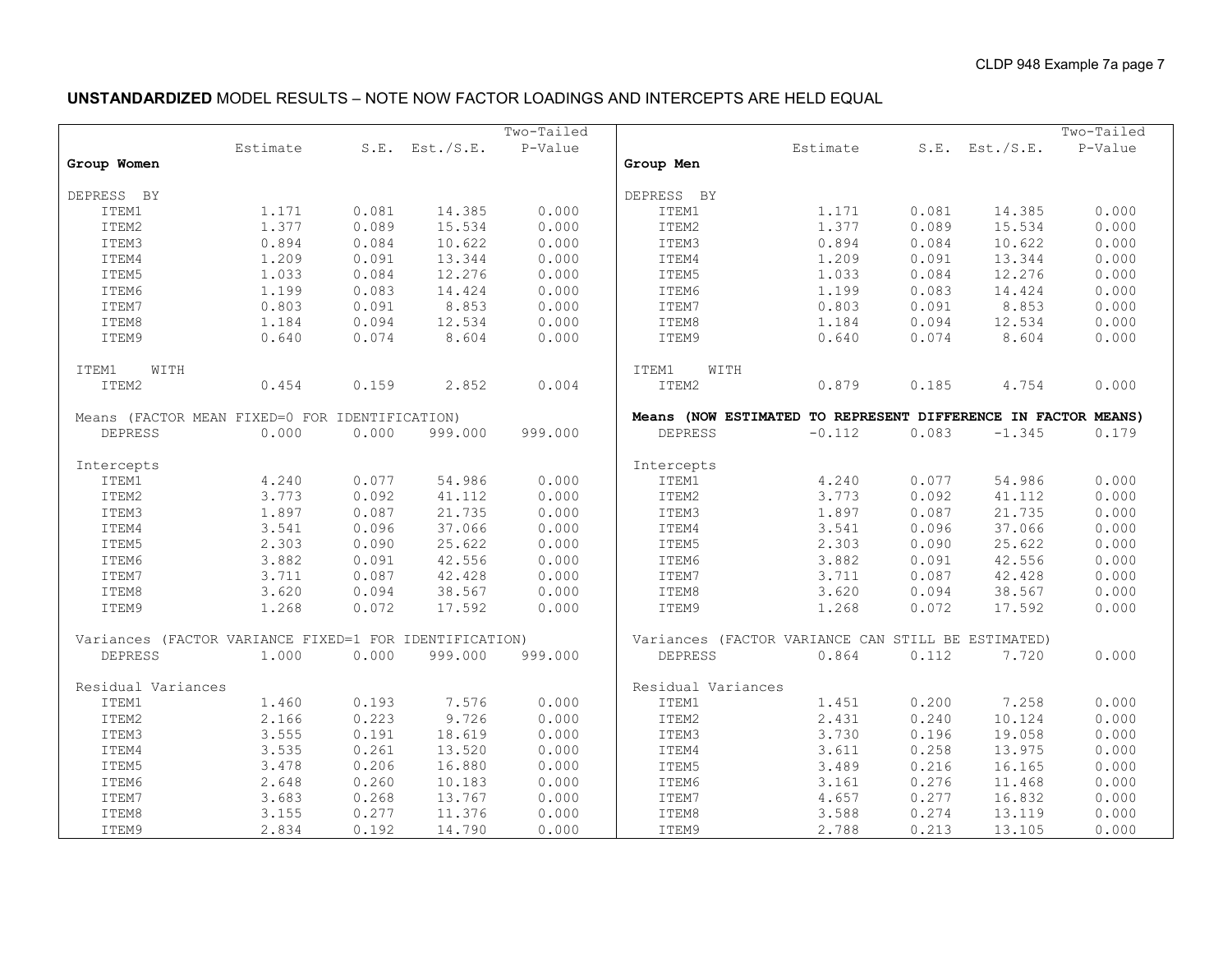#### **Model 3B.** *Partial* **Scalar Invariance Model (all loadings and intercepts held equal across groups EXCEPT INTERCEPT FOR ITEM 7)**

| WOMEN REFERENCE GROUP CONFIGURAL MODEL                        | ! MEN ALTERNATIVE GROUP SCALAR B MODEL                                                         |  |  |  |  |  |
|---------------------------------------------------------------|------------------------------------------------------------------------------------------------|--|--|--|--|--|
| <b>MODEL:</b>                                                 | MODEL Men:                                                                                     |  |  |  |  |  |
| ! Factor loadings all freely estimated, just labeled          |                                                                                                |  |  |  |  |  |
| DEPRESS BY item1-item9* (L1-L9);                              | ! Factor loadings now labeled to be constrained to women's<br>DEPRESS BY item1-item9* (L1-L9); |  |  |  |  |  |
| ! Item intercepts all freely estimated, just labeled          | ! Item intercepts all constrained to women's, but not 7                                        |  |  |  |  |  |
| $[item1 - item9*]$ (I1-I9);                                   | $[item1 - item9*]$ (I1-I6 I7m I8-I9);                                                          |  |  |  |  |  |
|                                                               |                                                                                                |  |  |  |  |  |
| ! Residual variances all freely estimated, just labeled       | ! Residual variances all freely estimated, not labeled                                         |  |  |  |  |  |
| $item1 - item9* (E1-E9);$                                     | item1-item9*;                                                                                  |  |  |  |  |  |
| ! Residual covariance (free for 1&2)                          | ! Residual covariance (free for 1&2)                                                           |  |  |  |  |  |
| $item1$ WITH $item2*$ (ECOV12);                               | item1 WITH item2*;                                                                             |  |  |  |  |  |
| ! Factor variance fixed to 1 for identification               | ! Factor variance CAN STILL BE FREELY ESTIMATED                                                |  |  |  |  |  |
| DEPRESS <sub>(1</sub> ;                                       | DEPRESS*;                                                                                      |  |  |  |  |  |
| ! Factor mean fixed to 0 for identification                   | ! Factor mean CAN STILL BE FREELY ESTIMATED                                                    |  |  |  |  |  |
| [DEPRESS $0$ ];                                               | $[DEPRESS*]$                                                                                   |  |  |  |  |  |
|                                                               |                                                                                                |  |  |  |  |  |
| Number of Free Parameters<br>41                               | Chi-Square Contributions From Each Group                                                       |  |  |  |  |  |
|                                                               | 56.211<br>W                                                                                    |  |  |  |  |  |
| Loglikelihood                                                 | 49.820<br>М                                                                                    |  |  |  |  |  |
| HO Value<br>$-13712.050$                                      |                                                                                                |  |  |  |  |  |
| HO Scaling Correction Factor<br>0.9885                        | RMSEA (Root Mean Square Error Of Approximation)<br>Estimate                                    |  |  |  |  |  |
| for MLR<br>H1 Value<br>$-13657.442$                           | 0.039<br>90 Percent C.I.<br>$0.024$ 0.053                                                      |  |  |  |  |  |
| H1 Scaling Correction Factor<br>1.0143                        | Probability RMSEA <= .05<br>0.892                                                              |  |  |  |  |  |
| for MLR                                                       | CFI/TLI                                                                                        |  |  |  |  |  |
|                                                               | 0.966<br>CFI                                                                                   |  |  |  |  |  |
| Information Criteria                                          | 0.963<br>TLI                                                                                   |  |  |  |  |  |
| Akaike (AIC)<br>27506.100                                     |                                                                                                |  |  |  |  |  |
| Bayesian (BIC)<br>27695.523                                   | <b>Relevant new output:</b>                                                                    |  |  |  |  |  |
| Sample-Size Adjusted BIC<br>27565.332                         |                                                                                                |  |  |  |  |  |
| $(n^* = (n + 2) / 24)$                                        | Two-Tailed                                                                                     |  |  |  |  |  |
|                                                               | Estimate<br>$S.E.$ Est./S.E.<br>P-Value                                                        |  |  |  |  |  |
| Did model fit get significantly better than full scalar? Yep. | Group Women                                                                                    |  |  |  |  |  |
|                                                               |                                                                                                |  |  |  |  |  |
| $-2\Delta L L$ (df=1) = 5.93, p = .01                         | Means (FACTOR MEAN FIXED=0 FOR IDENTIFICATION)                                                 |  |  |  |  |  |
|                                                               | 999.000<br><b>DEPRESS</b><br>0.000<br>0.000<br>999.000                                         |  |  |  |  |  |
| Did model fit get significantly worse than metric? Nope.      |                                                                                                |  |  |  |  |  |
| $-2\Delta L L$ (df=7) = 6.36, p = .50                         | Intercepts                                                                                     |  |  |  |  |  |
|                                                               | 3.869<br>0.106<br>36.382<br>м7<br>0.000                                                        |  |  |  |  |  |
|                                                               |                                                                                                |  |  |  |  |  |
| Chi-Square Test of Model Fit                                  | Group Men                                                                                      |  |  |  |  |  |
| Value<br>$106.031*$                                           |                                                                                                |  |  |  |  |  |
| Degrees of Freedom<br>67                                      | Means (NOW FREE TO REPRESENT SMALLER DIFFERENCE IN FACTOR MEANS)                               |  |  |  |  |  |
| P-Value<br>0.0017                                             | $-0.090$<br><b>DEPRESS</b><br>0.083<br>$-1.087$<br>0.277                                       |  |  |  |  |  |
| Scaling Correction Factor<br>1.0300                           |                                                                                                |  |  |  |  |  |
| for MLR                                                       | Intercepts<br>28.376                                                                           |  |  |  |  |  |
|                                                               | 3.493<br>0.123<br>0.000<br>м7                                                                  |  |  |  |  |  |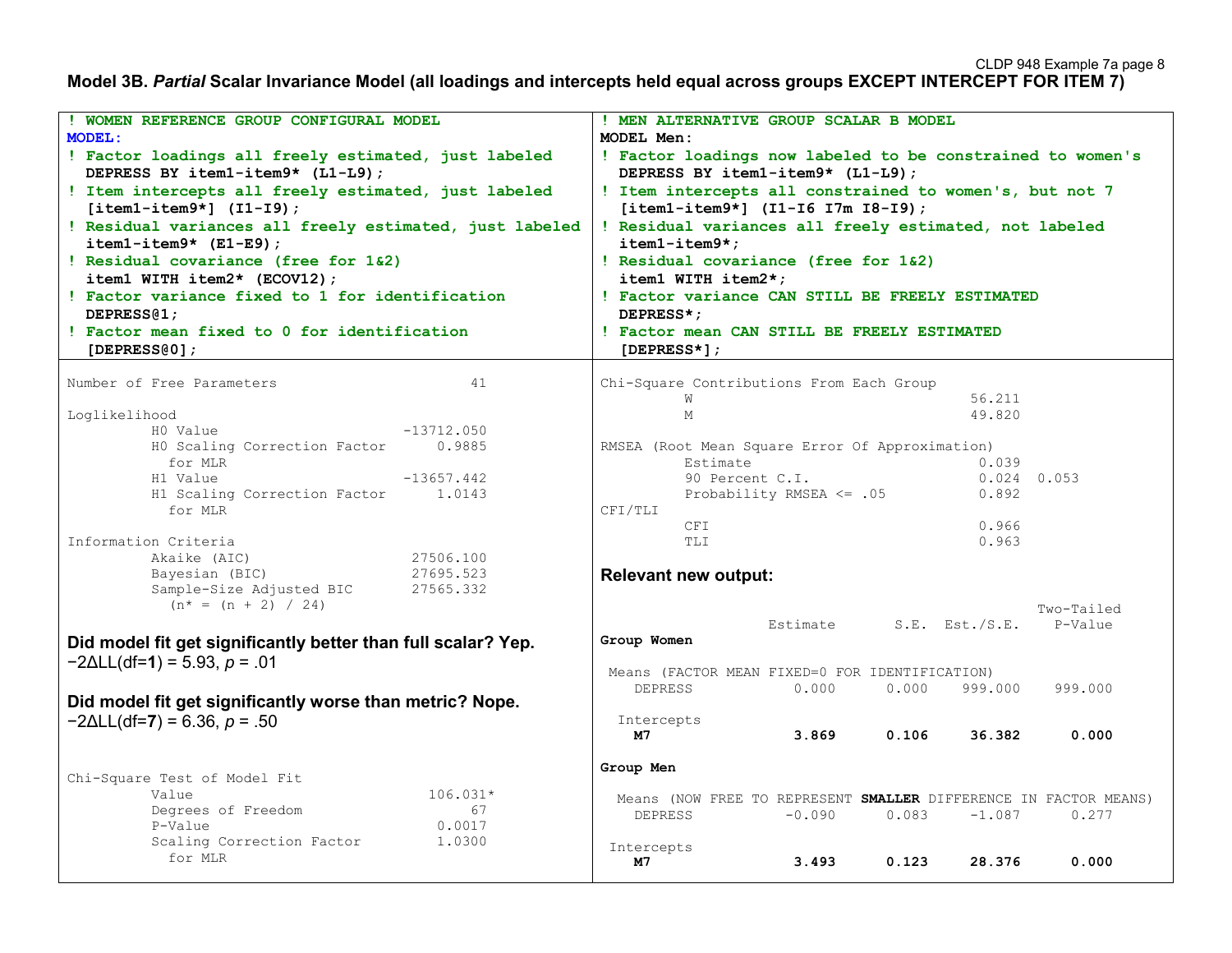**Model 4a. Residual Variance Invariance Model (error variances held equal for all except item 7 because it didn't pass scalar)**

| ! WOMEN REFERENCE GROUP CONFIGURAL MODEL                           |                        | ! MEN ALTERNATIVE GROUP RESIDUAL VARIANCE MODEL                             |                 |  |  |  |
|--------------------------------------------------------------------|------------------------|-----------------------------------------------------------------------------|-----------------|--|--|--|
| <b>MODEL:</b>                                                      |                        | MODEL Men:<br>! Factor loadings now labeled to be constrained to<br>women's |                 |  |  |  |
| ! Factor loadings all freely estimated, just labeled               |                        |                                                                             |                 |  |  |  |
| DEPRESS BY item1-item9* (L1-L9);                                   |                        |                                                                             |                 |  |  |  |
| ! Item intercepts all freely estimated, just labeled               |                        | DEPRESS BY item1-item9* (L1-L9);                                            |                 |  |  |  |
| $[item1-intem9*] (I1-I9)$                                          |                        | ! Item intercepts all constrained to women's, but not 7                     |                 |  |  |  |
| ! Residual variances all freely estimated, just labeled            |                        | $[item1 - item9*]$ (I1-I6 I7m I8-I9);                                       |                 |  |  |  |
| $item1 - item9*$ (E1-E9);                                          |                        | ! Residual variances constrained to women's, but not 7                      |                 |  |  |  |
| ! Residual covariance (free for 1&2)                               |                        | $item1 - item9*$ (E1-E6 E7m E8-E9);                                         |                 |  |  |  |
| item1 WITH item2* (ECOV12);                                        |                        | ! Residual covariance (free for 1&2)                                        |                 |  |  |  |
| ! Factor variance fixed to 1 for identification                    |                        | item1 WITH item2*;                                                          |                 |  |  |  |
| DEPRESS <sub>(2)</sub>                                             |                        | ! Factor variance CAN STILL BE FREELY ESTIMATED                             |                 |  |  |  |
| ! Factor mean fixed to 0 for identification                        |                        | DEPRESS*:                                                                   |                 |  |  |  |
| [DEPRESS $@0]$ ;                                                   |                        | ! Factor mean CAN STILL BE FREELY ESTIMATED                                 |                 |  |  |  |
|                                                                    |                        | $[DEPRESS^*]$ ;                                                             |                 |  |  |  |
|                                                                    |                        |                                                                             |                 |  |  |  |
| Number of Free Parameters                                          | 33                     | Chi-Square Test of Model Fit                                                |                 |  |  |  |
| Loglikelihood                                                      |                        | Value                                                                       | 112.019*        |  |  |  |
| HO Value                                                           | $-13714.472$<br>1.0053 | Degrees of Freedom<br>P-Value                                               | 75<br>0.0036    |  |  |  |
| HO Scaling Correction Factor<br>for MLR                            |                        | Scaling Correction Factor                                                   | 1.0182          |  |  |  |
|                                                                    |                        | for MLR                                                                     |                 |  |  |  |
| H1 Value                                                           | $-13657.442$           |                                                                             |                 |  |  |  |
| H1 Scaling Correction Factor                                       | 1.0143                 | Chi-Square Contributions From Each Group                                    |                 |  |  |  |
| for MLR                                                            |                        | W                                                                           | 59.668          |  |  |  |
|                                                                    |                        | М                                                                           | 52.350          |  |  |  |
| Information Criteria                                               |                        |                                                                             |                 |  |  |  |
| Akaike (AIC)                                                       | 27494.944              | RMSEA (Root Mean Square Error Of Approximation)                             |                 |  |  |  |
| Bayesian (BIC)                                                     | 27647.406              | Estimate                                                                    | 0.036           |  |  |  |
| Sample-Size Adjusted BIC                                           | 27542.618              | 90 Percent C.I.                                                             | $0.021$ $0.050$ |  |  |  |
| $(n^* = (n + 2) / 24)$                                             |                        | Probability RMSEA <= .05                                                    | 0.954           |  |  |  |
| Did model fit get significantly worse than partial scalar B? Nope. |                        | CFI/TLI                                                                     |                 |  |  |  |
|                                                                    |                        | CFI                                                                         | 0.968           |  |  |  |
| $-2\Delta L L(df=8) = 5.27, p = .73$                               |                        | TLI                                                                         | 0.969           |  |  |  |
|                                                                    |                        |                                                                             |                 |  |  |  |
|                                                                    |                        |                                                                             |                 |  |  |  |
|                                                                    |                        |                                                                             |                 |  |  |  |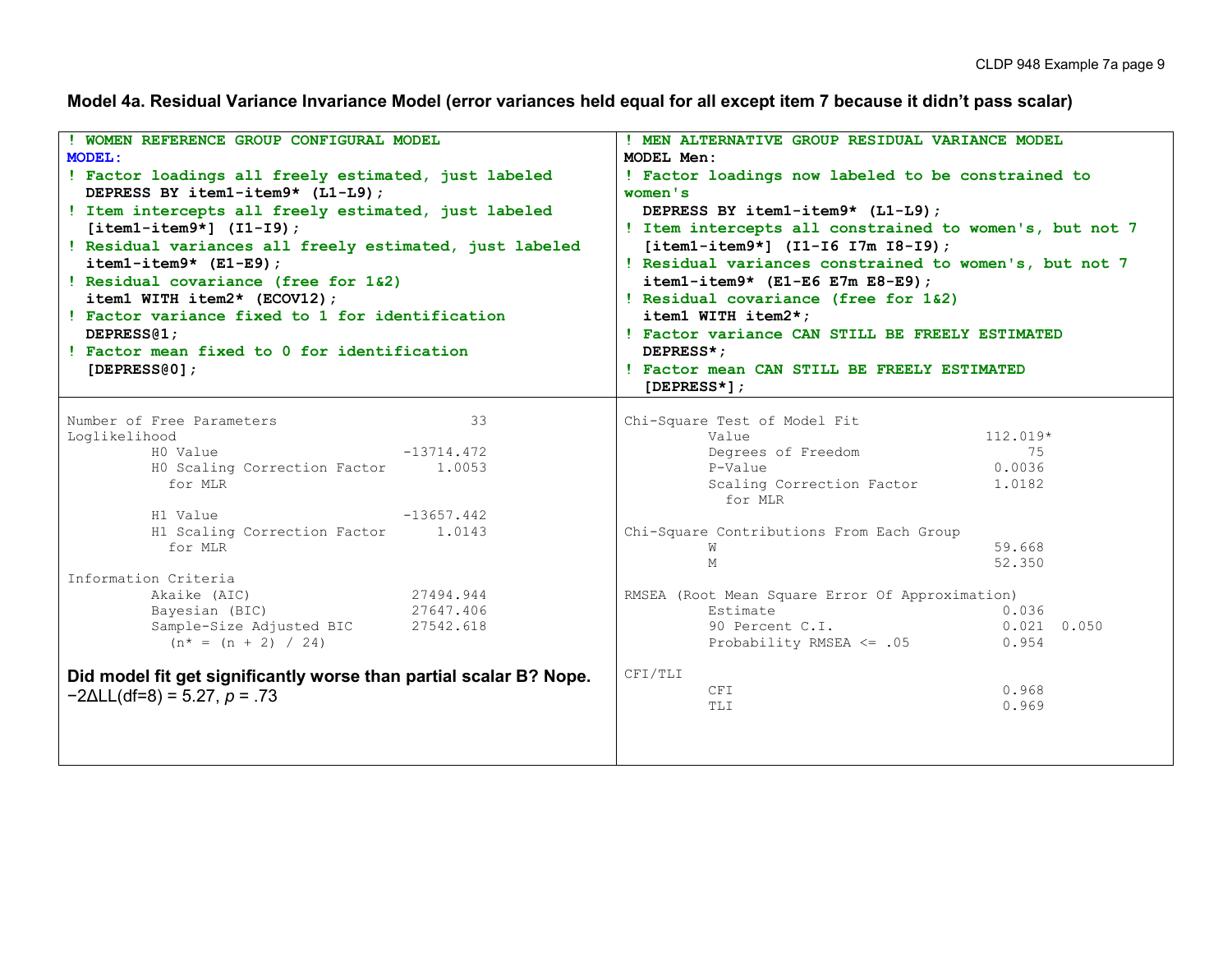CLDP 948 Example 7a page 10

**UNSTANDARDIZED MODEL RESULTS – NOTE NOW FACTOR LOADINGS, INTERCEPTS (except 7), AND RESIDUAL VARIANCES (except 7) ARE HELD EQUAL**

|                    |                                                        |       |                     | Two-Tailed |                    |                                                       |       |                | Two-Tailed |
|--------------------|--------------------------------------------------------|-------|---------------------|------------|--------------------|-------------------------------------------------------|-------|----------------|------------|
|                    | Estimate                                               |       | $S.E.$ Est./ $S.E.$ | P-Value    |                    | Estimate                                              |       | S.E. Est./S.E. | P-Value    |
| Group WOMEN        |                                                        |       |                     |            | Group MEN          |                                                       |       |                |            |
|                    |                                                        |       |                     |            |                    |                                                       |       |                |            |
| DEPRESS BY         |                                                        |       |                     |            | DEPRESS BY         |                                                       |       |                |            |
| ITEM1              | 1.167                                                  | 0.082 | 14.180              | 0.000      | ITEM1              | 1.167                                                 | 0.082 | 14.180         | 0.000      |
| ITEM2              | 1.372                                                  | 0.089 | 15.357              | 0.000      | ITEM2              | 1.372                                                 | 0.089 | 15.357         | 0.000      |
| ITEM3              | 0.888                                                  | 0.083 | 10.656              | 0.000      | ITEM3              | 0.888                                                 | 0.083 | 10.656         | 0.000      |
| ITEM4              | 1.203                                                  | 0.090 | 13.342              | 0.000      | ITEM4              | 1.203                                                 | 0.090 | 13.342         | 0.000      |
| ITEM5              | 1.031                                                  | 0.084 | 12.316              | 0.000      | ITEM5              | 1.031                                                 | 0.084 | 12.316         | 0.000      |
| ITEM6              | 1.197                                                  | 0.083 | 14.494              | 0.000      | ITEM6              | 1.197                                                 | 0.083 | 14.494         | 0.000      |
| ITEM7              | 0.787                                                  | 0.092 | 8.594               | 0.000      | ITEM7              | 0.787                                                 | 0.092 | 8.594          | 0.000      |
| ITEM8              | 1.178                                                  | 0.093 | 12.608              | 0.000      | ITEM8              | 1.178                                                 | 0.093 | 12.608         | 0.000      |
| ITEM9              | 0.639                                                  | 0.074 | 8.601               | 0.000      | ITEM9              | 0.639                                                 | 0.074 | 8.601          | 0.000      |
|                    |                                                        |       |                     |            |                    |                                                       |       |                |            |
| ITEM1              | WITH (EQUAL TO RESIDUAL CORRELATION=.266)              |       |                     |            | ITEM1              | WITH (EQUAL TO RESIDUAL CORRELATION=.456)             |       |                |            |
| ITEM2              | 0.485                                                  | 0.160 | 3.034               | 0.002      | ITEM2              | 0.833                                                 | 0.151 | 5.500          | 0.000      |
|                    |                                                        |       |                     |            |                    |                                                       |       |                |            |
|                    | Means (FACTOR MEAN FIXED=0 FOR IDENTIFICATION)         |       |                     |            |                    | Means (FREELY ESTIMATED TO BE FACTOR MEAN DIFFERENCE) |       |                |            |
| <b>DEPRESS</b>     | 0.000                                                  | 0.000 | 999.000             | 999.000    | <b>DEPRESS</b>     | $-0.091$                                              | 0.084 | $-1.083$       | 0.279      |
|                    |                                                        |       |                     |            |                    |                                                       |       |                |            |
| Intercepts         |                                                        |       |                     |            | Intercepts         |                                                       |       |                |            |
| ITEM1              | 4.228                                                  | 0.078 | 53.945              | 0.000      | ITEM1              | 4.228                                                 | 0.078 | 53.945         | 0.000      |
| ITEM2              | 3.763                                                  | 0.093 | 40.534              | 0.000      | ITEM2              | 3.763                                                 | 0.093 | 40.534         | 0.000      |
| ITEM3              | 1.886                                                  | 0.087 | 21.609              | 0.000      | ITEM3              | 1.886                                                 | 0.087 | 21.609         | 0.000      |
| ITEM4              | 3.528                                                  | 0.096 | 36.879              | 0.000      | ITEM4              | 3.528                                                 | 0.096 | 36.879         | 0.000      |
| ITEM5              | 2.292                                                  | 0.090 | 25.454              | 0.000      | ITEM5              | 2.292                                                 | 0.090 | 25.454         | 0.000      |
| ITEM6              | 3.862                                                  | 0.091 | 42.537              | 0.000      | ITEM6              | 3.862                                                 | 0.091 | 42.537         | 0.000      |
| ITEM7              | 3.869                                                  | 0.106 | 36.382              | 0.000      | ITEM7              | 3.493                                                 | 0.123 | 28.380         | 0.000      |
| ITEM8              | 3.609                                                  | 0.094 | 38.325              | 0.000      | ITEM8              | 3.609                                                 | 0.094 | 38.325         | 0.000      |
| ITEM9              | 1.261                                                  | 0.071 | 17.668              | 0.000      | ITEM9              | 1.261                                                 | 0.071 | 17.668         | 0.000      |
|                    |                                                        |       |                     |            |                    |                                                       |       |                |            |
|                    | Variances (FACTOR VARIANCE FIXED=1 FOR IDENTIFICATION) |       |                     |            |                    | Variances (FREELY ESTIMATED)                          |       |                |            |
| <b>DEPRESS</b>     | 1,000                                                  | 0.000 | 999.000             | 999.000    | <b>DEPRESS</b>     | 0.882                                                 | 0.111 | 7.937          | 0.000      |
|                    |                                                        |       |                     |            |                    |                                                       |       |                |            |
| Residual Variances |                                                        |       |                     |            | Residual Variances |                                                       |       |                |            |
| ITEM1              | 1.448                                                  | 0.145 | 9.955               | 0.000      | ITEM1              | 1.448                                                 | 0.145 | 9.955          | 0.000      |
| ITEM2              | 2.301                                                  | 0.177 | 12.966              | 0.000      | ITEM2              | 2.301                                                 | 0.177 | 12.966         | 0.000      |
| ITEM3              | 3.646                                                  | 0.143 | 25.449              | 0.000      | ITEM3              | 3.646                                                 | 0.143 | 25.449         | 0.000      |
| ITEM4              | 3.574                                                  | 0.197 | 18.123              | 0.000      | ITEM4              | 3.574                                                 | 0.197 | 18.123         | 0.000      |
| ITEM5              | 3.479                                                  | 0.161 | 21.647              | 0.000      | ITEM5              | 3.479                                                 | 0.161 | 21.647         | 0.000      |
| ITEM6              | 2.903                                                  | 0.199 | 14.558              | 0.000      | ITEM6              | 2.903                                                 | 0.199 | 14.558         | 0.000      |
| ITEM7              | 3.653                                                  | 0.271 | 13.463              | 0.000      | ITEM7              | 4.629                                                 | 0.260 | 17.814         | 0.000      |
| ITEM8              | 3.367                                                  | 0.207 | 16.292              | 0.000      | ITEM8              | 3.367                                                 | 0.207 | 16.292         | 0.000      |
| ITEM9              | 2.809                                                  | 0.143 | 19.650              | 0.000      | ITEM9              | 2.809                                                 | 0.143 | 19.650         | 0.000      |

Modification indices do not suggest that freeing any other residual variances between groups would help, so we proceed with them fully invariant.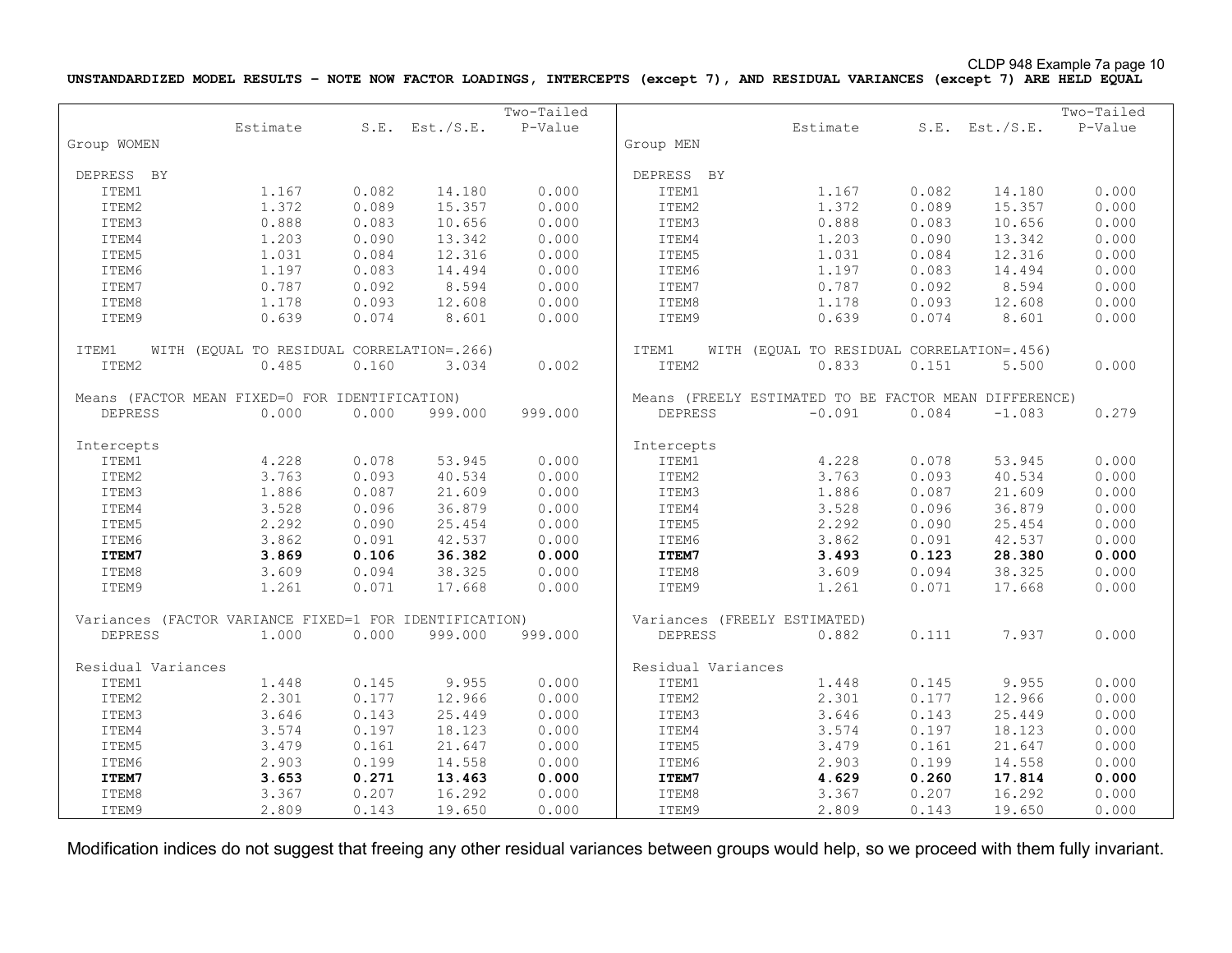**Model 5a. Residual Covariance Invariance Model (error covariance for 1-2 now held equal)**

| ! WOMEN REFERENCE GROUP CONFIGURAL MODEL                                                                                                                                                                                                                                                                                                                                                                                                                                                                | ! MEN ALTERNATIVE GROUP RESIDUAL COVARIANCE MODEL                                                                                                                                                                                                                                                                                                                                                                                                                                                    |  |  |  |
|---------------------------------------------------------------------------------------------------------------------------------------------------------------------------------------------------------------------------------------------------------------------------------------------------------------------------------------------------------------------------------------------------------------------------------------------------------------------------------------------------------|------------------------------------------------------------------------------------------------------------------------------------------------------------------------------------------------------------------------------------------------------------------------------------------------------------------------------------------------------------------------------------------------------------------------------------------------------------------------------------------------------|--|--|--|
| <b>MODEL:</b>                                                                                                                                                                                                                                                                                                                                                                                                                                                                                           | MODEL Men:                                                                                                                                                                                                                                                                                                                                                                                                                                                                                           |  |  |  |
| ! Factor loadings all freely estimated, just labeled<br>DEPRESS BY item1-item9* (L1-L9);<br>! Item intercepts all freely estimated, just labeled<br>$[item1 - item9*]$ $(I1 - I9)$ ;<br>! Residual variances all freely estimated, just labeled<br>$item1 - item9* (E1-E9);$<br>! Residual covariance (free for 1&2)<br>item1 WITH item2* $(ECOV12)$ ;<br>! Factor variance fixed to 1 for identification<br>DEPRESS <sub>(1</sub> ;<br>! Factor mean fixed to 0 for identification<br>[DEPRESS $(0)$ ; | ! Factor loadings now labeled to be constrained to<br>women's<br>DEPRESS BY item1-item9* (L1-L9);<br>! Item intercepts all constrained to women's, but not 7<br>$[item1 - item9*]$ (I1-I6 I7m I8-I9);<br>! Residual variances constrained to women's, but not 7<br>$item1 - item9*$ (E1-E6 E7m E8-E9);<br>! Residual covariance (free for 1&2)<br>item1 WITH item2 (ECOV12) $\star$ ;<br>! Factor variance CAN STILL BE FREELY ESTIMATED<br>DEPRESS*:<br>! Factor mean CAN STILL BE FREELY ESTIMATED |  |  |  |
|                                                                                                                                                                                                                                                                                                                                                                                                                                                                                                         | $[DEPRESS*]$ ;                                                                                                                                                                                                                                                                                                                                                                                                                                                                                       |  |  |  |
|                                                                                                                                                                                                                                                                                                                                                                                                                                                                                                         |                                                                                                                                                                                                                                                                                                                                                                                                                                                                                                      |  |  |  |
|                                                                                                                                                                                                                                                                                                                                                                                                                                                                                                         | Chi-Square Test of Model Fit                                                                                                                                                                                                                                                                                                                                                                                                                                                                         |  |  |  |
| Number of Free Parameters<br>32                                                                                                                                                                                                                                                                                                                                                                                                                                                                         | Value<br>119.281*                                                                                                                                                                                                                                                                                                                                                                                                                                                                                    |  |  |  |
| Loglikelihood                                                                                                                                                                                                                                                                                                                                                                                                                                                                                           | Degrees of Freedom<br>76                                                                                                                                                                                                                                                                                                                                                                                                                                                                             |  |  |  |
| HO Value<br>$-13719.118$                                                                                                                                                                                                                                                                                                                                                                                                                                                                                | 0.0011<br>P-Value                                                                                                                                                                                                                                                                                                                                                                                                                                                                                    |  |  |  |
| HO Scaling Correction Factor<br>0.9672<br>for MLR                                                                                                                                                                                                                                                                                                                                                                                                                                                       | Scaling Correction Factor<br>1.0341<br>for MLR                                                                                                                                                                                                                                                                                                                                                                                                                                                       |  |  |  |
| $-13657.442$<br>H1 Value                                                                                                                                                                                                                                                                                                                                                                                                                                                                                | Chi-Square Contributions From Each Group                                                                                                                                                                                                                                                                                                                                                                                                                                                             |  |  |  |
| H1 Scaling Correction Factor 1.0143                                                                                                                                                                                                                                                                                                                                                                                                                                                                     | 62.953<br>W                                                                                                                                                                                                                                                                                                                                                                                                                                                                                          |  |  |  |
| for MLR                                                                                                                                                                                                                                                                                                                                                                                                                                                                                                 | 56.328<br>М                                                                                                                                                                                                                                                                                                                                                                                                                                                                                          |  |  |  |
| Information Criteria                                                                                                                                                                                                                                                                                                                                                                                                                                                                                    | RMSEA (Root Mean Square Error Of Approximation)                                                                                                                                                                                                                                                                                                                                                                                                                                                      |  |  |  |
| 27502.235<br>Akaike (AIC)                                                                                                                                                                                                                                                                                                                                                                                                                                                                               | Estimate<br>0.039                                                                                                                                                                                                                                                                                                                                                                                                                                                                                    |  |  |  |
| 27650.078<br>Bayesian (BIC)                                                                                                                                                                                                                                                                                                                                                                                                                                                                             | 90 Percent C.I.<br>$0.025$ 0.052                                                                                                                                                                                                                                                                                                                                                                                                                                                                     |  |  |  |
| Sample-Size Adjusted BIC<br>27548.465                                                                                                                                                                                                                                                                                                                                                                                                                                                                   | Probability RMSEA <= .05<br>0.916                                                                                                                                                                                                                                                                                                                                                                                                                                                                    |  |  |  |
| $(n^* = (n + 2) / 24)$                                                                                                                                                                                                                                                                                                                                                                                                                                                                                  |                                                                                                                                                                                                                                                                                                                                                                                                                                                                                                      |  |  |  |
|                                                                                                                                                                                                                                                                                                                                                                                                                                                                                                         | CFI/TLI                                                                                                                                                                                                                                                                                                                                                                                                                                                                                              |  |  |  |
| Did model fit get significantly worse than residual variance?                                                                                                                                                                                                                                                                                                                                                                                                                                           | 0.962<br>CFI                                                                                                                                                                                                                                                                                                                                                                                                                                                                                         |  |  |  |
| $-2\Delta L L$ (df=1) = 4.18, p = .04 Yes, so we leave it separate by group.                                                                                                                                                                                                                                                                                                                                                                                                                            | 0.964<br>TLI                                                                                                                                                                                                                                                                                                                                                                                                                                                                                         |  |  |  |
|                                                                                                                                                                                                                                                                                                                                                                                                                                                                                                         |                                                                                                                                                                                                                                                                                                                                                                                                                                                                                                      |  |  |  |
|                                                                                                                                                                                                                                                                                                                                                                                                                                                                                                         |                                                                                                                                                                                                                                                                                                                                                                                                                                                                                                      |  |  |  |
|                                                                                                                                                                                                                                                                                                                                                                                                                                                                                                         |                                                                                                                                                                                                                                                                                                                                                                                                                                                                                                      |  |  |  |

| M1 |    | WITH | Estimate |       | $S.E.$ Est./ $S.E.$ | Two-Tailed<br><b>P-Value</b> |  |
|----|----|------|----------|-------|---------------------|------------------------------|--|
|    | м2 |      | 0.671    | 0.132 | 5.075               | 0.000                        |  |

 **M2 0.671 0.132 5.075 0.000 constrained residual covariance estimate (correlation=.366)**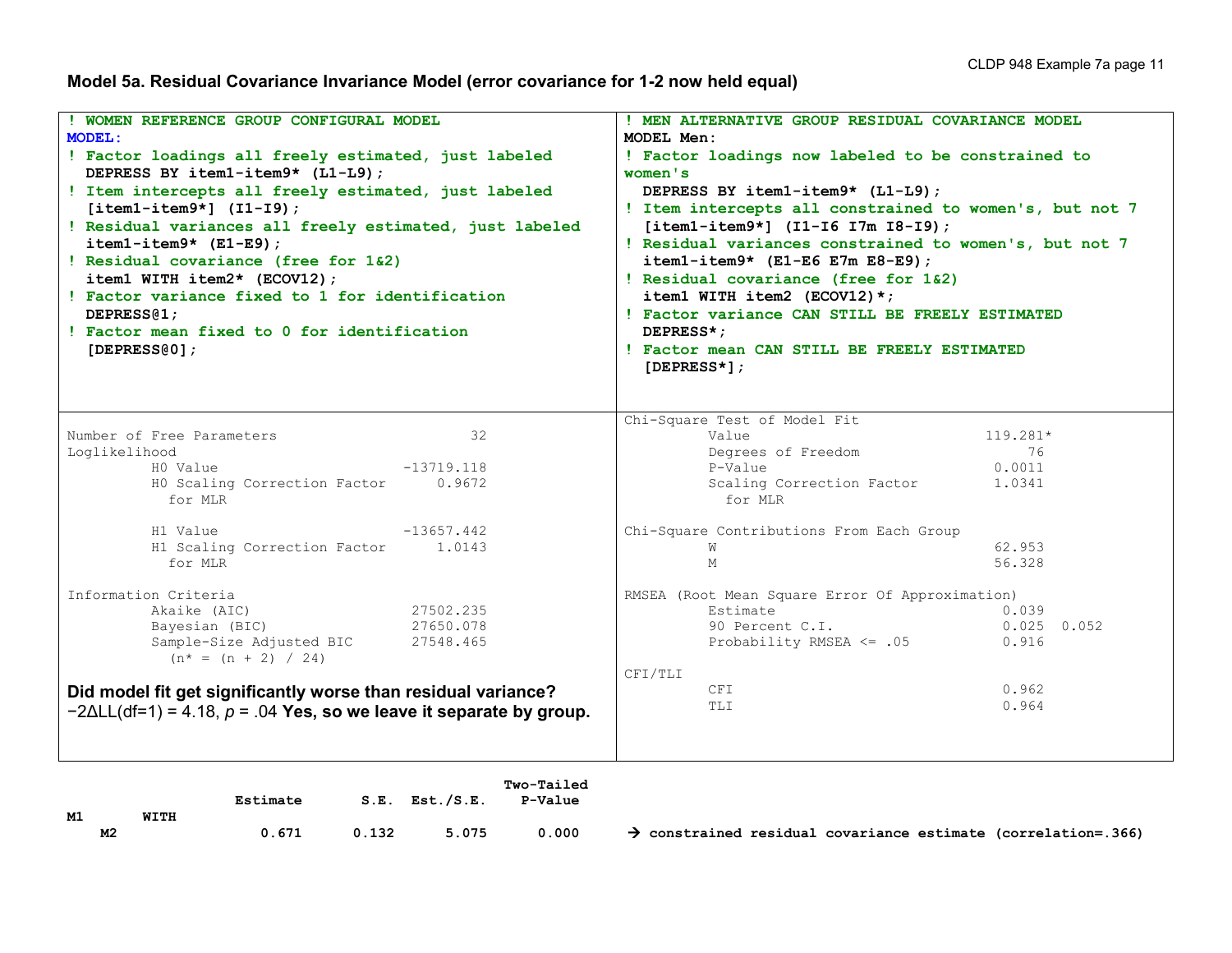| WOMEN REFERENCE GROUP CONFIGURAL MODEL                                                          | ! MEN ALTERNATIVE GROUP FACTOR VARIANCE MODEL           |  |  |  |  |  |  |
|-------------------------------------------------------------------------------------------------|---------------------------------------------------------|--|--|--|--|--|--|
| <b>MODEL:</b>                                                                                   | MODEL Men:                                              |  |  |  |  |  |  |
| ! Factor loadings all freely estimated, just labeled                                            | ! Factor loadings now labeled to be constrained to      |  |  |  |  |  |  |
| DEPRESS BY item1-item9* (L1-L9);                                                                | women's                                                 |  |  |  |  |  |  |
| ! Item intercepts all freely estimated, just labeled                                            | DEPRESS BY item1-item9* (L1-L9);                        |  |  |  |  |  |  |
| $[item1 - item9*]$ $(I1-I9)$ ;                                                                  | ! Item intercepts all constrained to women's, but not 7 |  |  |  |  |  |  |
| ! Residual variances all freely estimated, just labeled                                         | $[item1 - item9*]$ (I1-I6 I7m I8-I9);                   |  |  |  |  |  |  |
| $item1 - item9* (E1-E9);$                                                                       | ! Residual variances constrained to women's, but not 7  |  |  |  |  |  |  |
| ! Residual covariance (free for 1&2)                                                            | $item1 - item9*$ (E1-E6 E7m E8-E9);                     |  |  |  |  |  |  |
| item1 WITH item2* (ECOV12);                                                                     | ! Residual covariance (free for 1&2)                    |  |  |  |  |  |  |
| ! Factor variance fixed to 1 for identification                                                 | item1 WITH item2*;                                      |  |  |  |  |  |  |
| DEPRESS <sub>@1</sub> ;                                                                         | ! Factor variance NOW CONSTRAINED EQUAL TO WOMEN'S      |  |  |  |  |  |  |
| ! Factor mean fixed to 0 for identification                                                     | DEPRESS <sub>(1</sub> ;                                 |  |  |  |  |  |  |
|                                                                                                 | ! Factor mean CAN STILL BE FREELY ESTIMATED             |  |  |  |  |  |  |
| [DEPRESS $@0]$ ;                                                                                |                                                         |  |  |  |  |  |  |
|                                                                                                 | $[DEPRESS*]$ ;                                          |  |  |  |  |  |  |
|                                                                                                 |                                                         |  |  |  |  |  |  |
| Number of Free Parameters<br>32                                                                 | Chi-Square Contributions From Each Group                |  |  |  |  |  |  |
|                                                                                                 | 60.260<br>W                                             |  |  |  |  |  |  |
| Loglikelihood                                                                                   | 52.853<br>M                                             |  |  |  |  |  |  |
| HO Value<br>$-13714.894$                                                                        |                                                         |  |  |  |  |  |  |
| HO Scaling Correction Factor 1.0106                                                             | RMSEA (Root Mean Square Error Of Approximation)         |  |  |  |  |  |  |
| for MLR                                                                                         | Estimate<br>0.036                                       |  |  |  |  |  |  |
|                                                                                                 | $0.021$ $0.049$<br>90 Percent C.I.                      |  |  |  |  |  |  |
| H1 Value<br>$-13657.442$                                                                        | Probability RMSEA $\leq$ .05<br>0.957                   |  |  |  |  |  |  |
| H1 Scaling Correction Factor 1.0143                                                             |                                                         |  |  |  |  |  |  |
| for MLR                                                                                         | CFI/TLI                                                 |  |  |  |  |  |  |
|                                                                                                 | 0.968<br>CFI                                            |  |  |  |  |  |  |
| Information Criteria                                                                            | 0.969<br>TLI                                            |  |  |  |  |  |  |
| Akaike (AIC)<br>27493.789                                                                       |                                                         |  |  |  |  |  |  |
| Bayesian (BIC)<br>27641.631                                                                     | Foreshadowing                                           |  |  |  |  |  |  |
| Sample-Size Adjusted BIC<br>27540.019                                                           | Two-Tailed                                              |  |  |  |  |  |  |
| $(n^* = (n + 2) / 24)$                                                                          | $S.E.$ Est./ $S.E.$<br>P-Value<br>Estimate              |  |  |  |  |  |  |
|                                                                                                 | Group WOMEN                                             |  |  |  |  |  |  |
| Did model fit get significantly worse? Nope.                                                    |                                                         |  |  |  |  |  |  |
| $-2\Delta L L (df=1) = 1.01, p = .32$                                                           | Means (FACTOR MEAN FIXED=0 FOR IDENTIFICATION)          |  |  |  |  |  |  |
|                                                                                                 | 0.000<br>0.000<br>DEPRESS<br>999.000<br>999.000         |  |  |  |  |  |  |
|                                                                                                 |                                                         |  |  |  |  |  |  |
| Chi-Square Test of Model Fit                                                                    | Group MEN                                               |  |  |  |  |  |  |
| $113.113*$<br>Value                                                                             |                                                         |  |  |  |  |  |  |
|                                                                                                 | Means (FREELY ESTIMATED TO BE FACTOR MEAN DIFFERENCE)   |  |  |  |  |  |  |
|                                                                                                 |                                                         |  |  |  |  |  |  |
|                                                                                                 |                                                         |  |  |  |  |  |  |
|                                                                                                 |                                                         |  |  |  |  |  |  |
| Degrees of Freedom<br>76<br>0.0037<br>P-Value<br>Scaling Correction Factor<br>1.0158<br>for MLR | 0.085<br>$-0.094$<br>$-1.097$<br>0.273<br>DEPRESS       |  |  |  |  |  |  |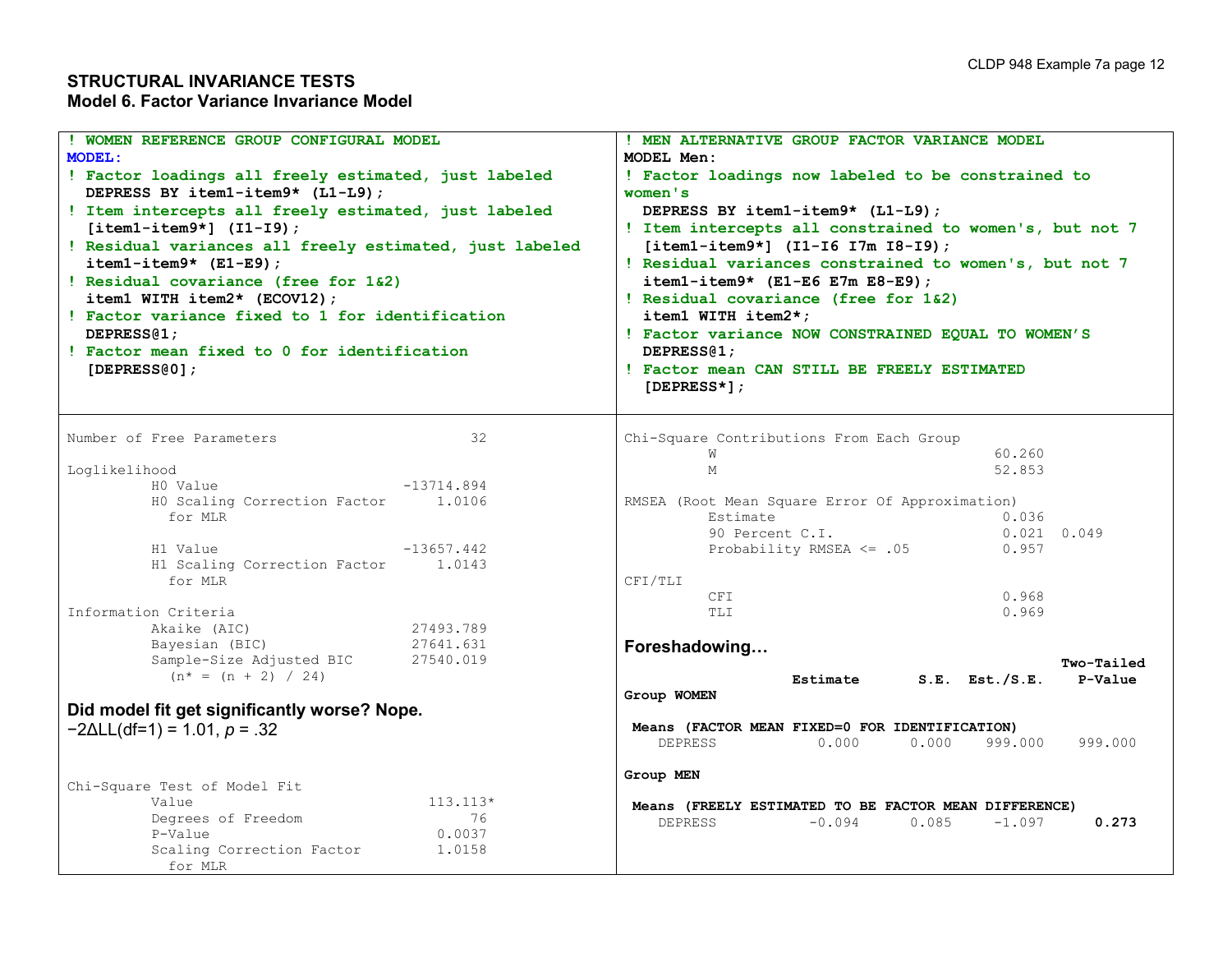# **Unstandardized Results from Model 6 (Factor Variance Invariance): WILL BE OUR FINAL MODEL**

|                                                  |                                  |       |                     | Two-Tailed |                                                  |                                                       |       |                     | Two-Tailed |
|--------------------------------------------------|----------------------------------|-------|---------------------|------------|--------------------------------------------------|-------------------------------------------------------|-------|---------------------|------------|
|                                                  | Estimate                         |       | $S.E.$ Est./ $S.E.$ | P-Value    |                                                  | Estimate                                              |       | $S.E.$ Est./ $S.E.$ | P-Value    |
| Group WOMEN                                      |                                  |       |                     |            | Group MEN                                        |                                                       |       |                     |            |
| DEPRESS BY                                       |                                  |       |                     |            | DEPRESS BY                                       |                                                       |       |                     |            |
| ITEM1                                            | 1.131                            | 0.069 | 16.493              | 0.000      | ITEM1                                            | 1.131                                                 | 0.069 | 16.493              | 0.000      |
| ITEM2                                            | 1.332                            | 0.076 | 17.632              | 0.000      | ITEM2                                            | 1.332                                                 | 0.076 | 17.632              | 0.000      |
| ITEM3                                            | 0.861                            | 0.076 | 11.269              | 0.000      | ITEM3                                            | 0.861                                                 | 0.076 | 11.269              | 0.000      |
| ITEM4                                            | 1.169                            | 0.083 | 14.123              | 0.000      | ITEM4                                            | 1.169                                                 | 0.083 | 14.123              | 0.000      |
| ITEM5                                            | 1.000                            | 0.076 | 13.226              | 0.000      | ITEM5                                            | 1.000                                                 | 0.076 | 13.226              | 0.000      |
| ITEM6                                            | 1.162                            | 0.077 | 15.169              | 0.000      | ITEM6                                            | 1.162                                                 | 0.077 | 15.169              | 0.000      |
| ITEM7                                            | 0.765                            | 0.086 | 8.890               | 0.000      | ITEM7                                            | 0.765                                                 | 0.086 | 8.890               | 0.000      |
| ITEM8                                            | 1.142                            | 0.082 | 13.922              | 0.000      | ITEM8                                            | 1.142                                                 | 0.082 | 13.922              | 0.000      |
| ITEM9                                            | 0.620                            | 0.069 | 8.931               | 0.000      | ITEM9<br>0.620                                   |                                                       | 0.069 | 8.931               | 0.000      |
| ITEM1                                            | WITH (EQUAL TO CORRELATION=.268) |       |                     |            | ITEM1                                            | WITH (EQUAL TO CORRELATION=.456)                      |       |                     |            |
| ITEM2                                            | 0.491                            | 0.159 | 3.080               | 0.002      | ITEM2                                            | 0.834                                                 | 0.152 | 5.484               | 0.000      |
| Means (FACTOR MEAN FIXED=0 FOR IDENTIFICATION)   |                                  |       |                     |            |                                                  | Means (FREELY ESTIMATED TO BE FACTOR MEAN DIFFERENCE) |       |                     |            |
| <b>DEPRESS</b>                                   | 0.000                            | 0.000 | 999.000             | 999.000    | <b>DEPRESS</b>                                   | $-0.094$                                              | 0.085 | $-1.097$            | 0.273      |
| Intercepts                                       |                                  |       |                     |            | Intercepts                                       |                                                       |       |                     |            |
| ITEM1                                            | 4.229                            | 0.078 | 53.982              | 0.000      | ITEM1                                            | 4.229                                                 | 0.078 | 53.982              | 0.000      |
| ITEM2                                            | 3.763                            | 0.093 | 40.555              | 0.000      | ITEM2                                            | 3.763                                                 | 0.093 | 40.555              | 0.000      |
| ITEM3                                            | 1.886                            | 0.087 | 21.615              | 0.000      | ITEM3                                            | 1.886                                                 | 0.087 | 21.615              | 0.000      |
| ITEM4                                            | 3.528                            | 0.096 | 36.886              | 0.000      | ITEM4                                            | 3.528                                                 | 0.096 | 36.886              | 0.000      |
| ITEM5                                            | 2.292                            | 0.090 | 25.463              | 0.000      | ITEM5                                            | 2.292                                                 | 0.090 | 25.463              | 0.000      |
| ITEM6                                            | 3.862                            | 0.091 | 42.541              | 0.000      | ITEM6                                            | 3.862                                                 | 0.091 | 42.541              | 0.000      |
| ITEM7                                            | 3.869                            | 0.106 | 36.382              | 0.000      | ITEM7                                            | 3.493                                                 | 0.123 | 28.385              | 0.000      |
| ITEM8                                            | 3.610                            | 0.094 | 38.347              | 0.000      | ITEM8                                            | 3.610                                                 | 0.094 | 38.347              | 0.000      |
| ITEM9                                            | 1.261                            | 0.071 | 17.671              | 0.000      | ITEM9                                            | 1.261                                                 | 0.071 | 17.671              | 0.000      |
|                                                  |                                  |       |                     |            |                                                  |                                                       |       |                     |            |
| Variances (FACTOR VARIANCE=1 FOR IDENTIFICATION) |                                  |       |                     |            | Variances (FACTOR VARIANCE NOT DIFFERENT THAN 1) |                                                       |       |                     |            |
| <b>DEPRESS</b>                                   | 1.000                            | 0.000 | 999.000             | 999.000    | <b>DEPRESS</b>                                   | 1.000                                                 | 0.000 | 999.000             | 999.000    |
| Residual Variances                               |                                  |       |                     |            | Residual Variances                               |                                                       |       |                     |            |
| ITEM1                                            | 1.452                            | 0.145 | 9.989               | 0.000      | ITEM1                                            | 1.452                                                 | 0.145 | 9.989               | 0.000      |
| ITEM2                                            | 2.302                            | 0.178 | 12.927              | 0.000      | ITEM2                                            | 2.302                                                 | 0.178 | 12.927              | 0.000      |
| ITEM3                                            | 3.646                            | 0.143 | 25.467              | 0.000      | ITEM3                                            | 3.646                                                 | 0.143 | 25.467              | 0.000      |
| ITEM4                                            | 3.571                            | 0.197 | 18.119              | 0.000      | ITEM4                                            | 3.571                                                 | 0.197 | 18.119              | 0.000      |
| ITEM5                                            | 3.478                            | 0.161 | 21.625              | 0.000      | ITEM5                                            | 3.478                                                 | 0.161 | 21.625              | 0.000      |
| ITEM6                                            | 2.899                            | 0.199 | 14.536              | 0.000      | ITEM6                                            | 2.899                                                 | 0.199 | 14.536              | 0.000      |
| ITEM7                                            | 3.655                            | 0.271 | 13.481              | 0.000      | ITEM7                                            | 4.626                                                 | 0.260 | 17.771              | 0.000      |
| ITEM8                                            | 3.368                            | 0.207 | 16.280              | 0.000      | ITEM8                                            | 3.368                                                 | 0.207 | 16.280              | 0.000      |
| ITEM9                                            | 2.809                            | 0.143 | 19.649              | 0.000      | ITEM9                                            | 2.809                                                 | 0.143 | 19.649              | 0.000      |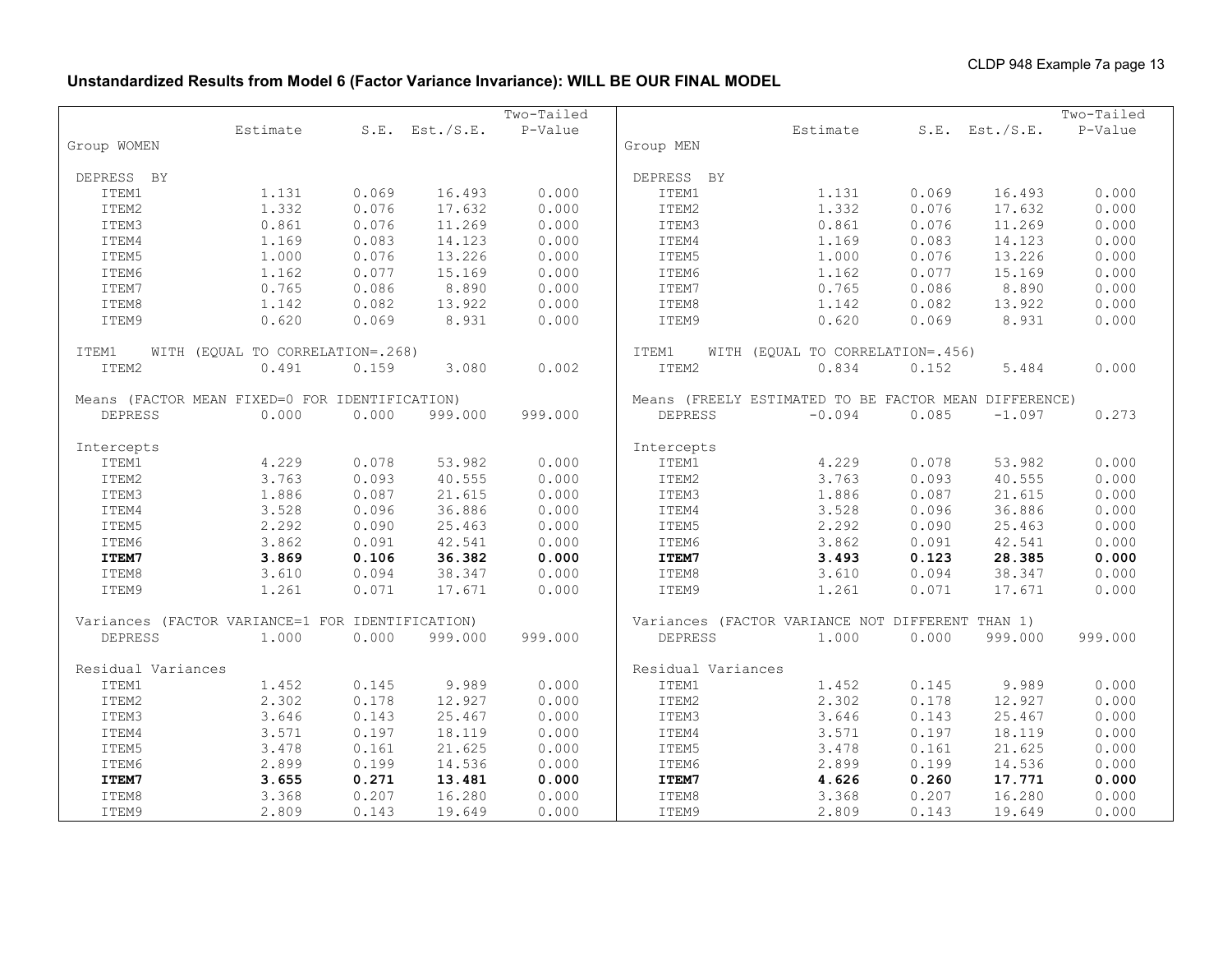# **STRUCTURAL INVARIANCE TESTS Model 7. Factor Mean Invariance Model**

| ! WOMEN REFERENCE GROUP CONFIGURAL MODEL<br><b>MODEL:</b>                                | ! MEN ALTERNATIVE GROUP FACTOR MEAN MODEL<br>MODEL Men:<br>! Factor loadings now labeled to be constrained to<br>women's<br>DEPRESS BY item1-item9* (L1-L9); |  |  |  |  |  |  |
|------------------------------------------------------------------------------------------|--------------------------------------------------------------------------------------------------------------------------------------------------------------|--|--|--|--|--|--|
| ! Factor loadings all freely estimated, just labeled<br>DEPRESS BY item1-item9* (L1-L9); |                                                                                                                                                              |  |  |  |  |  |  |
| ! Item intercepts all freely estimated, just labeled                                     |                                                                                                                                                              |  |  |  |  |  |  |
| $[item1 - item9*]$ $(I1 - I9)$ ;                                                         | ! Item intercepts all constrained to women's, but not 7                                                                                                      |  |  |  |  |  |  |
| ! Residual variances all freely estimated, just labeled                                  | $[item1 - item9*]$ (I1-I6 I7m I8-I9);                                                                                                                        |  |  |  |  |  |  |
| $item1 - item9*$ (E1-E9);                                                                | ! Residual variances constrained to women's, but not 7                                                                                                       |  |  |  |  |  |  |
| ! Residual covariance (free for 1&2)                                                     | $item1 - item9*$ (E1-E6 E7m E8-E9);                                                                                                                          |  |  |  |  |  |  |
| item1 WITH item2* (ECOV12);                                                              | ! Residual covariance (free for 1&2)                                                                                                                         |  |  |  |  |  |  |
| ! Factor variance fixed to 1 for identification<br>DEPRESS@1;                            | item1 WITH item2*;                                                                                                                                           |  |  |  |  |  |  |
| ! Factor mean fixed to 0 for identification                                              | ! Factor variance NOW CONSTRAINED EQUAL TO WOMEN'S<br>DEPRESS <sub>@1</sub> ;                                                                                |  |  |  |  |  |  |
| [DEPRESS $@01$ ;                                                                         | ! Factor mean NOW CONSTRAINED EQUAL TO WOMEN'S                                                                                                               |  |  |  |  |  |  |
|                                                                                          | [DEPRESS $(0)$ ;                                                                                                                                             |  |  |  |  |  |  |
|                                                                                          |                                                                                                                                                              |  |  |  |  |  |  |
|                                                                                          | Chi-Square Test of Model Fit                                                                                                                                 |  |  |  |  |  |  |
| Number of Free Parameters<br>31                                                          | Value<br>114.340*                                                                                                                                            |  |  |  |  |  |  |
|                                                                                          | Degrees of Freedom<br>77                                                                                                                                     |  |  |  |  |  |  |
| Loglikelihood                                                                            | P-Value<br>0.0037                                                                                                                                            |  |  |  |  |  |  |
| HO Value<br>$-13715.514$                                                                 | Scaling Correction Factor<br>1.0158                                                                                                                          |  |  |  |  |  |  |
| HO Scaling Correction Factor<br>1.0106<br>for MLR                                        | for MLR                                                                                                                                                      |  |  |  |  |  |  |
|                                                                                          | Chi-Square Contributions From Each Group                                                                                                                     |  |  |  |  |  |  |
| H1 Value<br>$-13657.442$                                                                 | 60.831<br>W                                                                                                                                                  |  |  |  |  |  |  |
| H1 Scaling Correction Factor<br>1.0143                                                   | 53.509<br>М                                                                                                                                                  |  |  |  |  |  |  |
| for MLR                                                                                  |                                                                                                                                                              |  |  |  |  |  |  |
|                                                                                          | RMSEA (Root Mean Square Error Of Approximation)                                                                                                              |  |  |  |  |  |  |
| Information Criteria                                                                     | Estimate<br>0.036                                                                                                                                            |  |  |  |  |  |  |
| 27493.027<br>Akaike (AIC)                                                                | 90 Percent C.I.<br>$0.021$ 0.049                                                                                                                             |  |  |  |  |  |  |
| Bayesian (BIC)<br>27636.250                                                              | Probability RMSEA $\leq$ .05<br>0.960                                                                                                                        |  |  |  |  |  |  |
| Sample-Size Adjusted BIC<br>27537.813<br>$(n^* = (n + 2) / 24)$                          | CFI/TLI                                                                                                                                                      |  |  |  |  |  |  |
|                                                                                          | 0.967<br>CFI                                                                                                                                                 |  |  |  |  |  |  |
| Did model fit get significantly worse? Nope (as predicted).                              | 0.970<br>TLI                                                                                                                                                 |  |  |  |  |  |  |
| $-2\Delta L L$ (df=1) = 1.23, p = .27                                                    |                                                                                                                                                              |  |  |  |  |  |  |
|                                                                                          |                                                                                                                                                              |  |  |  |  |  |  |
|                                                                                          |                                                                                                                                                              |  |  |  |  |  |  |
|                                                                                          |                                                                                                                                                              |  |  |  |  |  |  |
|                                                                                          |                                                                                                                                                              |  |  |  |  |  |  |

**All done!**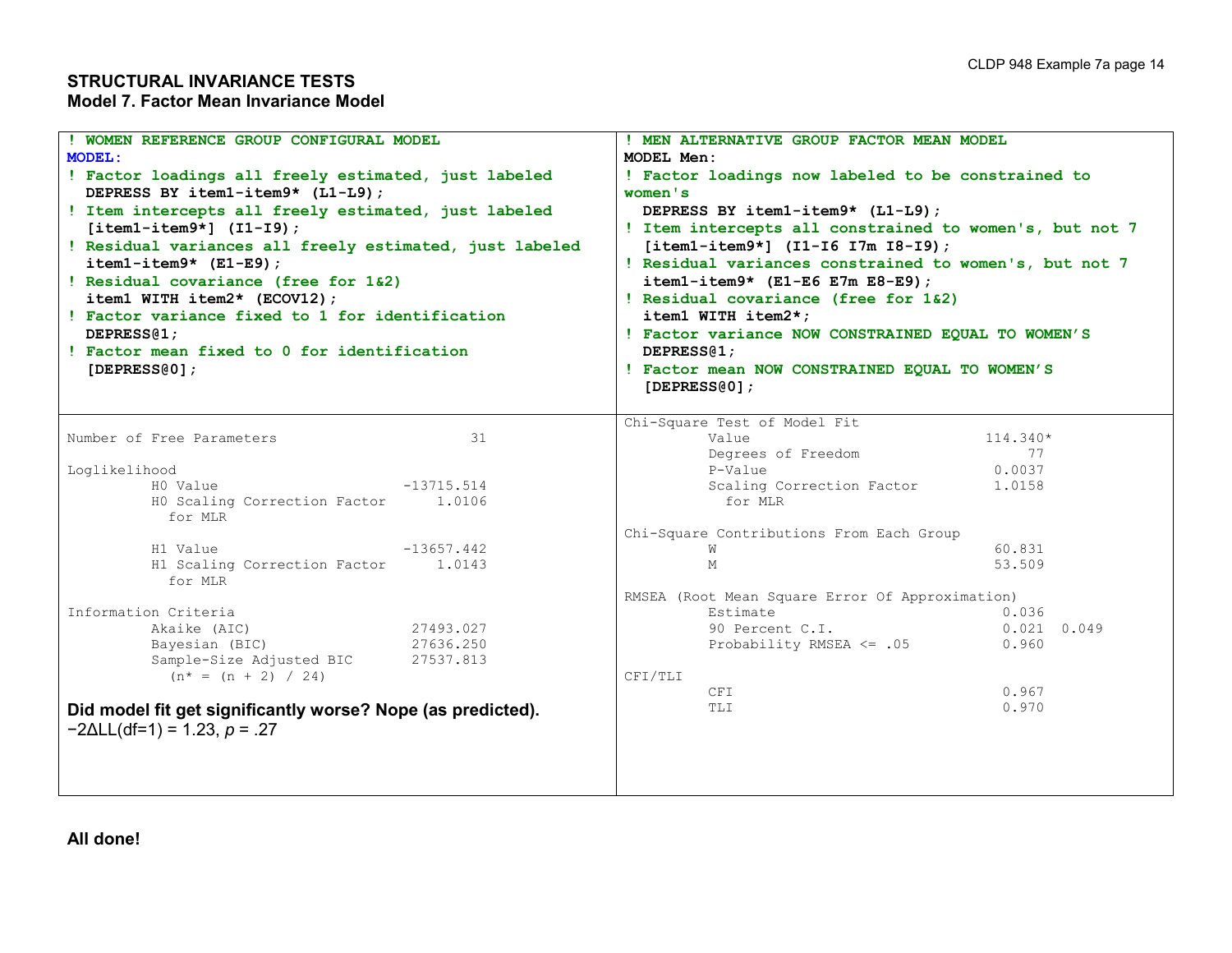# **Write-up of CFA with MLR Multiple Group Invariance Model Comparisons (Table 1 for model fit in Excel workbook):**

The extent to which a confirmatory factor model measuring depression (with nine items each measured on a nine-point response scale) exhibited measurement and structural invariance between women and men was examined using Mplus v. 8.1 (Muthén & Muthén, 1998–2017). Robust maximum likelihood (MLR) estimation was used for all analyses; accordingly, nested model comparisons were conducted using the −2LL rescaled difference test. Women served as the reference group in all invariance models. A configural invariance model was initially specified in which single-factor models were estimated simultaneously within each group; the factor mean was fixed to 0 and the factor variance was fixed to 1 for identification within each group. A residual covariance between items 1 and 2 was also estimated in each group as suggested by previous results. As shown in Table 1, the configural model had good fit, and thus a series of parameter constraints were then applied in successive models to examine potential decreases in fit resulting from measurement or structural non-invariance.

Equality of the unstandardized item factor loadings across groups was then examined in a metric invariance model in which the factor variance was fixed to 1 in women but was freely estimated in men; the factor means were fixed to 0 in both groups. All factor loadings were constrained to be equal across groups; all intercepts and residual variances (and the residual covariance between items 1 and 2) were still permitted to vary across groups. The metric invariance model fit well (see Table 1) and did not result in a significant decrease in fit relative to the configural model, −2ΔLL(8) = 4.26, *p* = .83. The modification indices suggested no points of localized strain among the constrained loadings. The fact that metric invariance (i.e., "weak invariance") held indicates that the items were related to the latent factor equivalently across groups, or more simply, that the same latent factor was being measured in each group.

Equality of the unstandardized item intercepts across groups was then examined in a scalar invariance model. The factor mean and variance were fixed to 0 and 1, respectively, for identification in the women, but the factor mean and variance were then estimated in the men. All factor loadings and item intercepts were constrained to be equal across groups; all residual variances (and the residual covariance between items 1 and 2) were still permitted to differ across groups. The scalar invariance model fit well (see Table 1) and did not result in a significant decrease in fit relative to the metric invariance model, −2ΔLL(8) = 12.39, *p* = .13. However, examination of the modification indices suggested a point of localized strain; accordingly, a partial scalar invariance model was thus estimated in which the intercept for item 7 ("feelings of worthless or guilt") was allowed to differ between groups, resulting in a good-fitting model and a significantly better-fitting model relative to the full scalar invariance model, −2ΔLL(1) = 5.93, *p* = .01. The partial scalar invariance did not fit significantly worse than the metric invariance model, −2ΔLL(7) = 6.36, *p* = .50, indicating that partial scalar invariance did hold. The factor that partial scalar invariance (i.e., "strong invariance") held indicates that both groups have the same expected item response at the same absolute level of the trait, or more simply, that the observed differences in item means between groups is due to factor mean differences only. The exception to this is item 7, for which women are expected to have a higher item response than men at the same absolute trait level of depression.

Equality of the unstandardized residual variances across groups was then examined in a residual variance invariance model. As in the partial scalar invariance model, the factor mean and variance were fixed to 0 and 1, respectively, for identification in the women, but the factor mean and variance were still estimated in the men. All factor loadings, item intercepts (except for item 7), and all residual variances (except for item 7) were constrained to be equal across groups; the residual covariance between item 1 and 2 was still permitted to differ across groups. The residual variance invariance model fit well (see Table 1) and did not result in significant decrease in fit relative to the partial scalar invariance model, −2ΔLL(8) = 5.27, *p* = .73. The modification indices suggested no points of localized strain among the constrained residual variances. The fact that residual variance invariance (i.e., "strict invariance") held indicates that the amount of item variance not accounted for by the factor was the same across groups. Finally, equality of the residual covariance between items 1 and 2 across groups was tested and resulted in a significant decrease in fit relative to the residual invariance model, −2ΔLL(1) = 4.18, *p* = .04, indicating that the residual relationship between